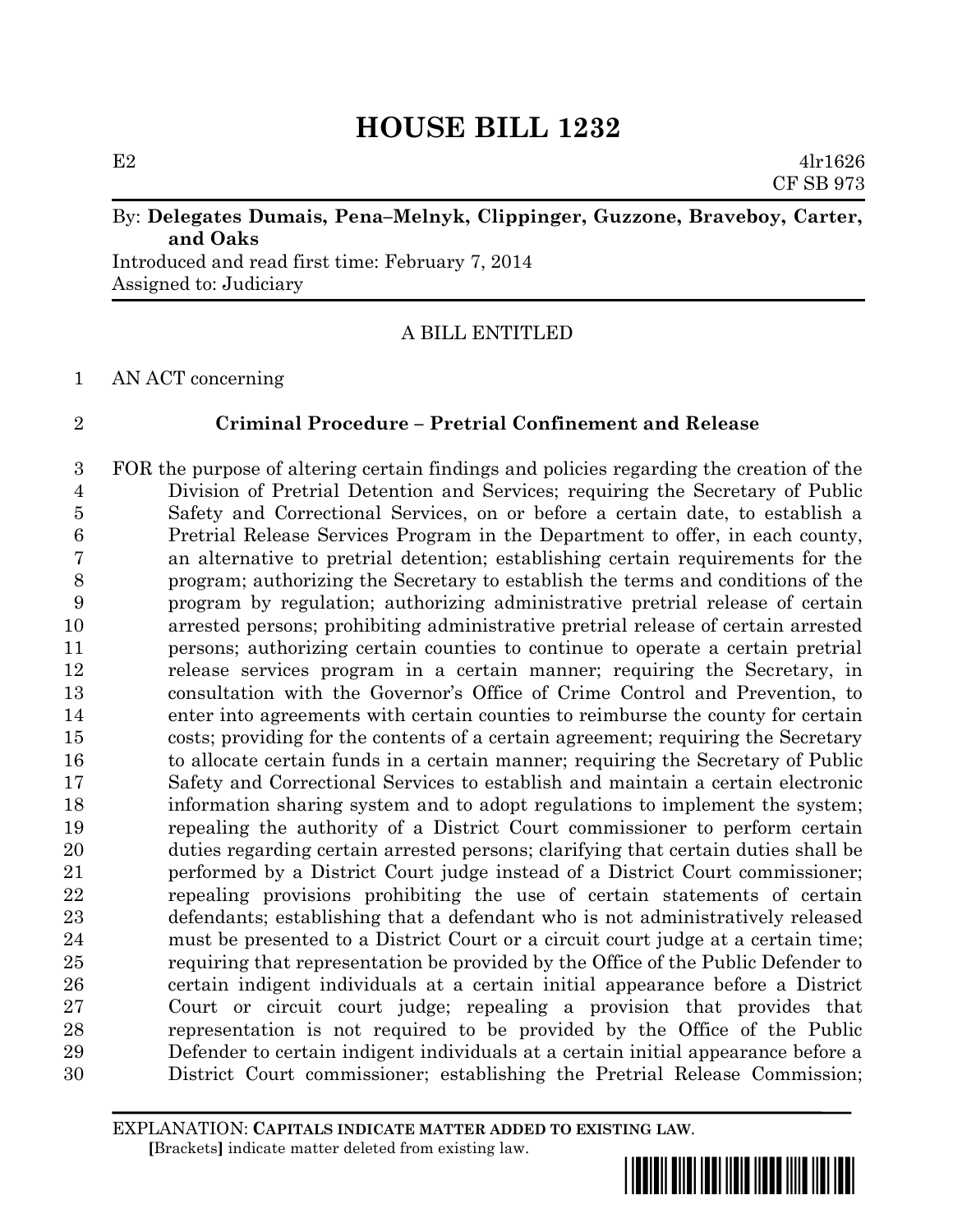providing for the membership and duties of the Commission; providing for the election of a chair of the Commission; requiring the Governor's Office of Crime Control and Prevention to provide staff for the Commission; prohibiting members of the Commission from receiving compensation; authorizing a member to receive certain reimbursement; requiring the Secretary to adopt, by regulation, a certain pretrial risk assessment tool based on the recommendation of the Commission; requiring the Chief Judge of the District Court to make a certain determination regarding the number of District Court commissioners necessary to perform certain duties; requiring the Secretary to give priority to certain District Court commissioners for certain hiring decisions; making conforming and clarifying changes; defining certain terms; providing for the termination of certain provisions of this Act; providing for the effective dates of this Act; and generally relating to pretrial confinement and release.

- BY repealing and reenacting, with amendments,
- Article Correctional Services
- Section 5–102
- Annotated Code of Maryland
- (2008 Replacement Volume and 2013 Supplement)
- BY adding to
- Article Correctional Services
- Section 5–303; 5–3A–01 and 5–3A–02 to be under the new subtitle "Subtitle 3A.
- County Pretrial Release Services Programs"; and 9–614
- Annotated Code of Maryland
- (2008 Replacement Volume and 2013 Supplement)

## BY repealing and reenacting, with amendments,

- Article Courts and Judicial Proceedings
- Section 2–607 and 9–203(a) through (d)
- Annotated Code of Maryland
- (2013 Replacement Volume and 2013 Supplement)

# BY repealing

- Article Courts and Judicial Proceedings
- Section 10–922
- Annotated Code of Maryland
- (2013 Replacement Volume and 2013 Supplement)
- BY repealing and reenacting, with amendments,
- Article Criminal Law
- Section 9–304(d)
- Annotated Code of Maryland
- (2012 Replacement Volume and 2013 Supplement)
- BY repealing and reenacting, with amendments,
- Article Criminal Procedure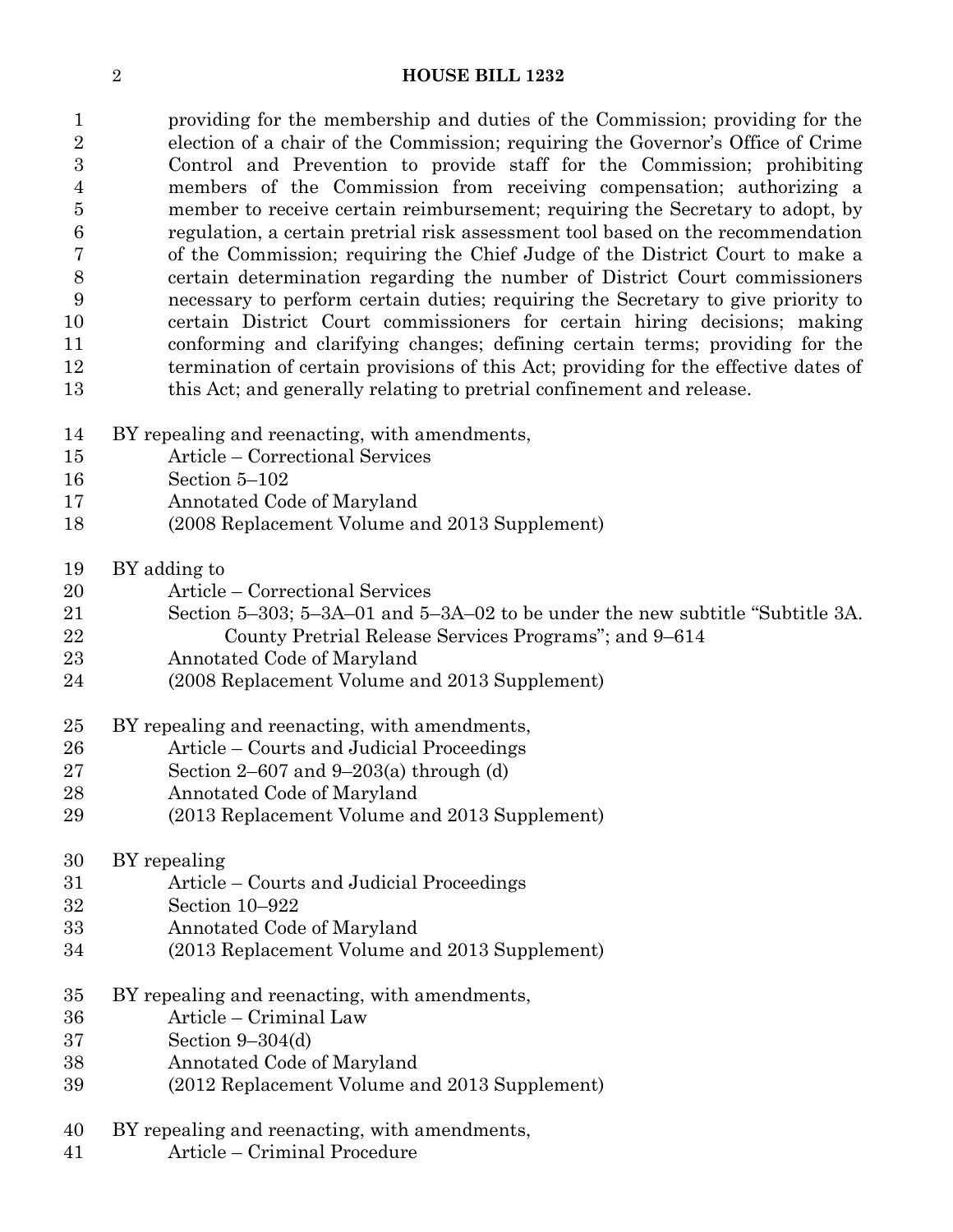| $\mathbf{1}$<br>$\overline{2}$<br>$\overline{3}$        | Section 2–106, 4–201(f), 5–202, 5–205, 5–215, 9–114, 9–115, 9–117, and 16–204<br>Annotated Code of Maryland<br>(2008 Replacement Volume and 2013 Supplement)                                                              |
|---------------------------------------------------------|---------------------------------------------------------------------------------------------------------------------------------------------------------------------------------------------------------------------------|
| $\overline{4}$<br>$\overline{5}$<br>$\,6$<br>7<br>$8\,$ | BY repealing and reenacting, with amendments,<br>Article - Natural Resources<br>Section $8-2003(a)$<br>Annotated Code of Maryland<br>(2012 Replacement Volume and 2013 Supplement)                                        |
| $9\phantom{.0}$<br>10<br>11<br>12<br>13                 | BY repealing and reenacting, with amendments,<br>Article – Transportation<br>Section 26–202(c), 26–401, 26–402, and 26–403<br>Annotated Code of Maryland<br>(2012 Replacement Volume and 2013 Supplement)                 |
| 14<br>15                                                | ENACTED BY THE GENERAL ASSEMBLY OF<br>SECTION 1. BE<br>$\Gamma$<br>MARYLAND, That the Laws of Maryland read as follows:                                                                                                   |
| 16                                                      | <b>Article - Correctional Services</b>                                                                                                                                                                                    |
| 17                                                      | $5 - 102.$                                                                                                                                                                                                                |
| 18<br>19                                                | The creation of the Division is based on the findings and policies set forth<br>(a)<br>in this section.                                                                                                                   |
| 20<br>21<br>22                                          | Each year a large number of individuals have criminal charges<br>(b)<br>$\lceil (1) \rceil$<br>placed against them [in Baltimore City] IN THE STATE and remain on pretrial status<br>until these charges are adjudicated. |
| 23<br>24                                                | Many of the individuals on pretrial status were formerly<br>$\Gamma(2)$<br>committed to the Baltimore City Jail.                                                                                                          |
| 25<br>26<br>27                                          | There is an important public need to centralize and coordinate the<br>(c)<br>provision of services to individuals on a pretrial status [in Baltimore City]<br>THROUGHOUT THE STATE.                                       |
| 28<br>29                                                | [Baltimore City does not have the financial resources to fund a local<br>(d)<br>correctional facility at a level sufficient to meet the needs of those incarcerated.                                                      |
| 30<br>31<br>32                                          | The State recognizes the need to provide effective and efficient services to<br>(e)<br>the public through management of the pretrial population [in Baltimore City]<br>THROUGHOUT THE STATE.                              |

**5–303.**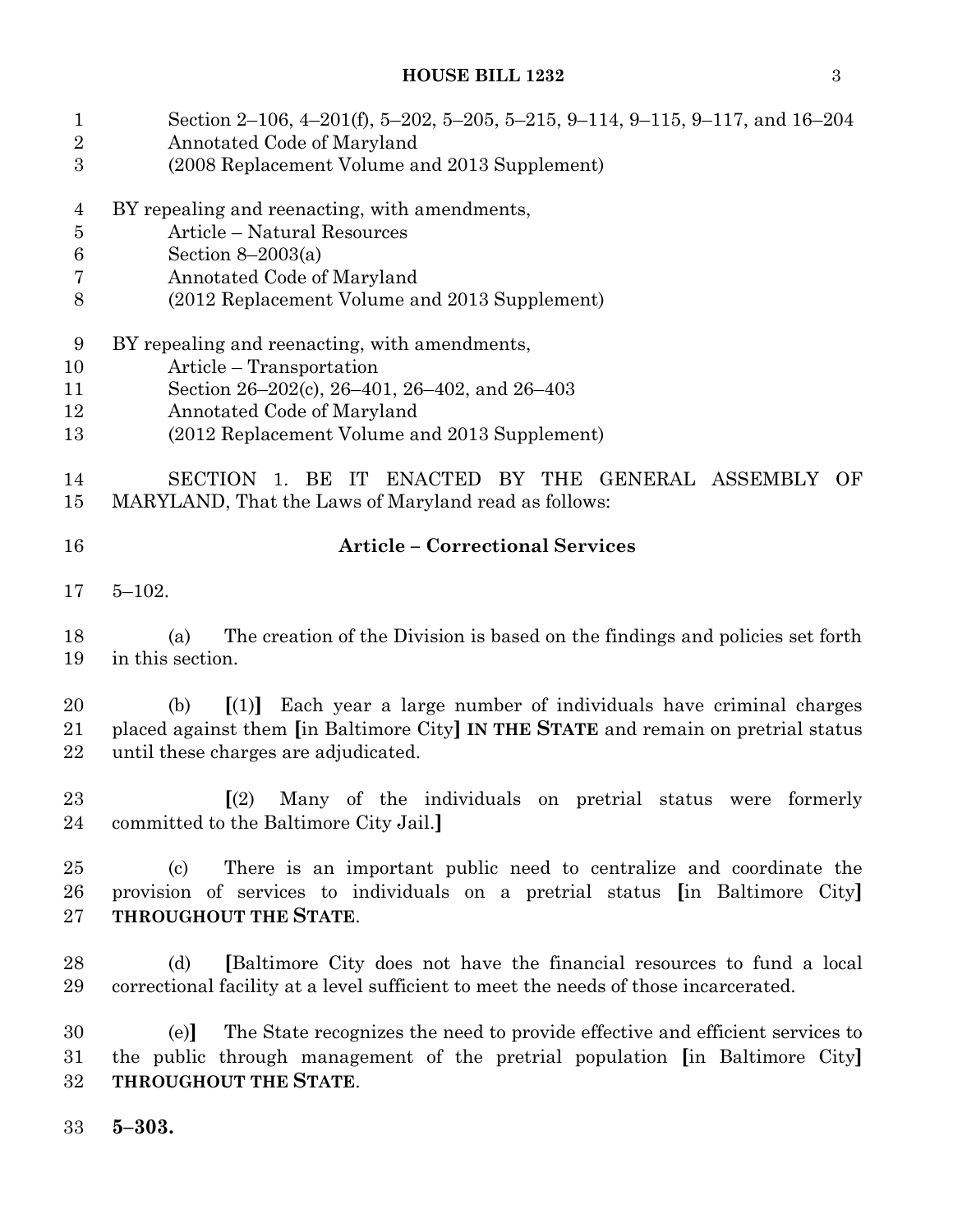|                                       | $\overline{4}$<br><b>HOUSE BILL 1232</b>                                                                                                                                                                                              |
|---------------------------------------|---------------------------------------------------------------------------------------------------------------------------------------------------------------------------------------------------------------------------------------|
| $\mathbf{1}$                          | (A)<br>THE SECRETARY SHALL:                                                                                                                                                                                                           |
| $\overline{2}$<br>3<br>$\overline{4}$ | ON OR BEFORE OCTOBER 1, 2014, ESTABLISH A PRETRIAL<br>(1)<br>RELEASE SERVICES PROGRAM IN THE DEPARTMENT THAT OFFERS, IN EACH<br>COUNTY, ALTERNATIVES TO PRETRIAL DETENTION IN EACH COUNTY; AND                                        |
| $\overline{5}$<br>6<br>7              | (2)<br>ESTABLISH BY REGULATION THE TERMS AND CONDITIONS OF<br>THE PROGRAM, INCLUDING ADOPTION OF A VALIDATED RISK ASSESSMENT<br>TOOL.                                                                                                 |
| 8                                     | (B)<br>THE PRETRIAL RELEASE SERVICES PROGRAM SHALL:                                                                                                                                                                                   |
| 9                                     | (1)<br><b>SCREEN ALL ARRESTED PERSONS;</b>                                                                                                                                                                                            |
| 10<br>11                              | (2)<br>GATHER AND COMPILE LOCAL AND NATIONAL CRIMINAL<br>JUSTICE INFORMATION FOR EACH ARRESTED PERSON; AND                                                                                                                            |
| 12<br>13<br>14<br>15                  | (3)<br>PREPARE, FOR THE APPROPRIATE JUDICIAL OFFICER, A<br>WRITTEN REPORT OF ALL INFORMATION GATHERED FOR EACH ARRESTED<br>PERSON, WITH OR WITHOUT A RECOMMENDATION REGARDING PRETRIAL<br>RELEASE.                                    |
| 16<br>17<br>18                        | SUBJECT TO THE AUTHORITY OF THE SECRETARY AND IN ADDITION<br>(C)<br>TO ANY OTHER DUTIES ESTABLISHED BY LAW, THE PRETRIAL RELEASE<br><b>SERVICES PROGRAM:</b>                                                                          |
| 19                                    | (1)<br><b>SHALL:</b>                                                                                                                                                                                                                  |
| 20<br>21<br>22                        | (I)<br>SUPERVISE ALL PERSONS RELEASED ON NONSURETY<br>RELEASE, INCLUDING RELEASE ON PERSONAL RECOGNIZANCE, PERSONAL<br>BOND, AND NONFINANCIAL CONDITIONS;                                                                             |
| 23<br>24<br>25                        | (II)<br><b>FOR</b><br>1.<br><b>COORDINATE</b><br><b>OTHER</b><br><b>AGENCIES</b><br><b>AND</b><br>ORGANIZATIONS IN THE STATE THAT SERVE OR ARE ELIGIBLE TO SERVE AS<br>CUSTODIANS OF PERSONS RELEASED PRETRIAL UNDER SUPERVISION; AND |
| 26<br>$27\,$                          | 2.<br>ADVISE THE COURT REGARDING THE ELIGIBILITY,<br>AVAILABILITY, AND CAPACITY OF THOSE AGENCIES AND ORGANIZATIONS;                                                                                                                  |
| 28<br>29<br>30                        | ASSIST PERSONS RELEASED PRETRIAL UNDER THE<br>(III)<br>SUPERVISION OF THE PROGRAM WITH SECURING NECESSARY MEDICAL OR<br><b>SOCIAL SERVICES; AND</b>                                                                                   |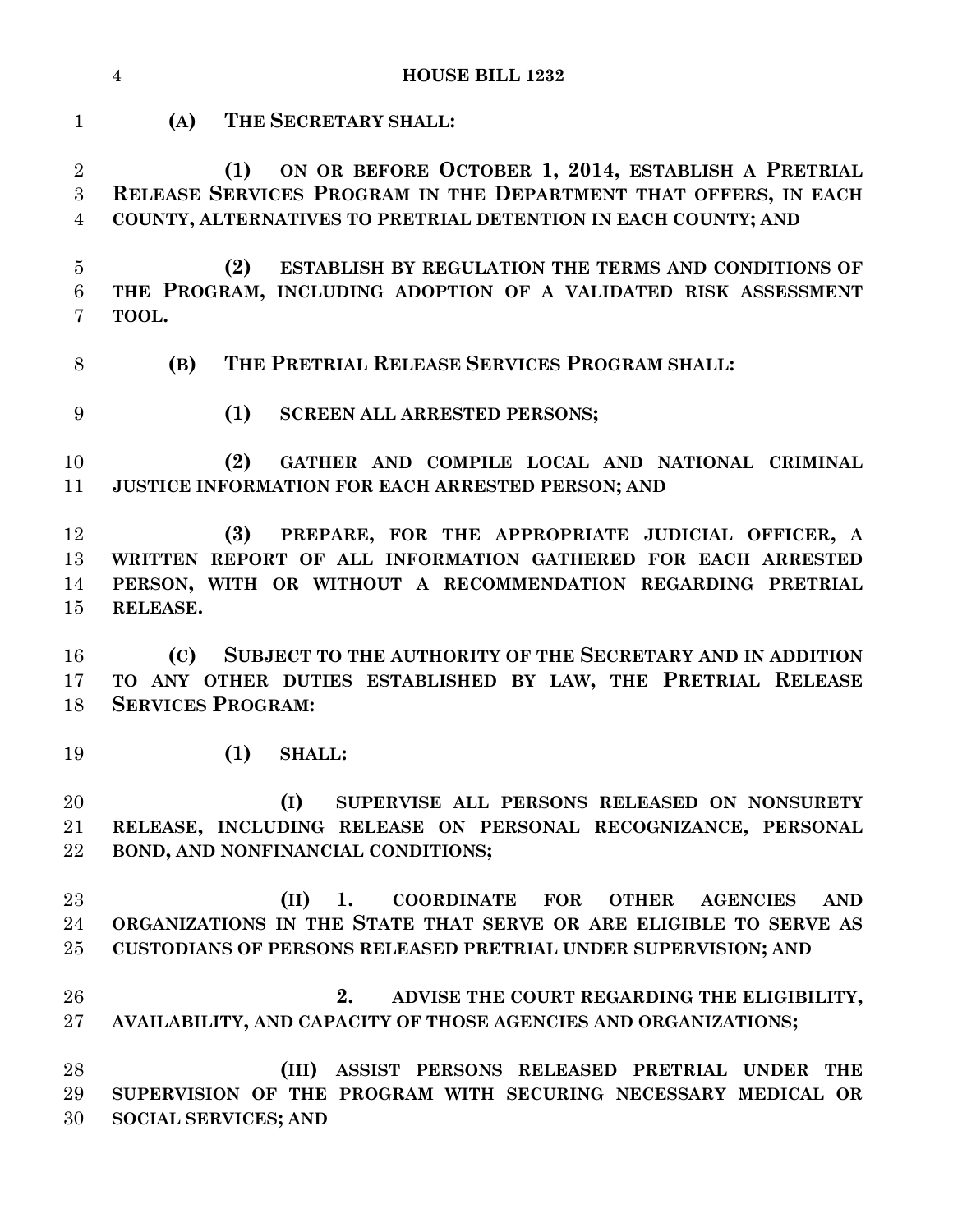**(IV) INFORM THE COURT OF THE FAILURE TO COMPLY WITH PRETRIAL RELEASE CONDITIONS OR THE ARREST OF PERSONS RELEASED UNDER THE SUPERVISION OF THE PROGRAM AND RECOMMEND MODIFICATIONS OF RELEASE CONDITIONS, AS APPROPRIATE; AND (2) MAY ORDER THE ADMINISTRATIVE PRETRIAL RELEASE OF AN ARRESTED PERSON DETERMINED ELIGIBLE FOR PRETRIAL RELEASE AFTER AN ASSESSMENT THAT UTILIZES A VALIDATED RISK ASSESSMENT TOOL ADOPTED BY THE SECRETARY BY REGULATION. (D) THE PRETRIAL RELEASE SERVICES PROGRAM MAY NOT AUTHORIZE THE ADMINISTRATIVE PRETRIAL RELEASE OF AN ARRESTED PERSON CHARGED WITH: (1) A DOMESTICALLY RELATED CRIME AS DEFINED IN § 6–233 OF THE CRIMINAL PROCEDURE ARTICLE; (2) A CRIME FOR WHICH, ON CONVICTION, REGISTRATION WOULD BE REQUIRED ON THE STATE'S SEX OFFENDER REGISTRY UNDER TITLE 11, SUBTITLE 7 OF THE CRIMINAL PROCEDURE ARTICLE; OR (3) A CRIME FOR WHICH PRETRIAL RELEASE IS PROHIBITED UNDER § 5–202 OF THE CRIMINAL PROCEDURE ARTICLE. SUBTITLE 3A. COUNTY PRETRIAL RELEASE SERVICES PROGRAMS. 5–3A–01. (A) SUBJECT TO SUBSECTION (B) OF THIS SECTION, IN COUNTIES THAT OPERATED A PRETRIAL RELEASE SERVICES PROGRAM ON OR BEFORE JUNE 1, 2014, THE COUNTY MAY CONTINUE TO OPERATE THE COUNTY'S EXISTING PRETRIAL RELEASE SERVICES PROGRAM. (B) THE ADMINISTRATION OF A PRETRIAL RELEASE SERVICES PROGRAM BY A COUNTY UNDER SUBSECTION (A) OF THIS SECTION SHALL: (1) BE GOVERNED BY REGULATIONS ADOPTED BY THE SECRETARY; (2) BE ADMINISTERED IN A MANNER CONSISTENT WITH THE STATE PRETRIAL RELEASE SERVICES PROGRAM ESTABLISHED UNDER § 5–303 OF THIS TITLE;**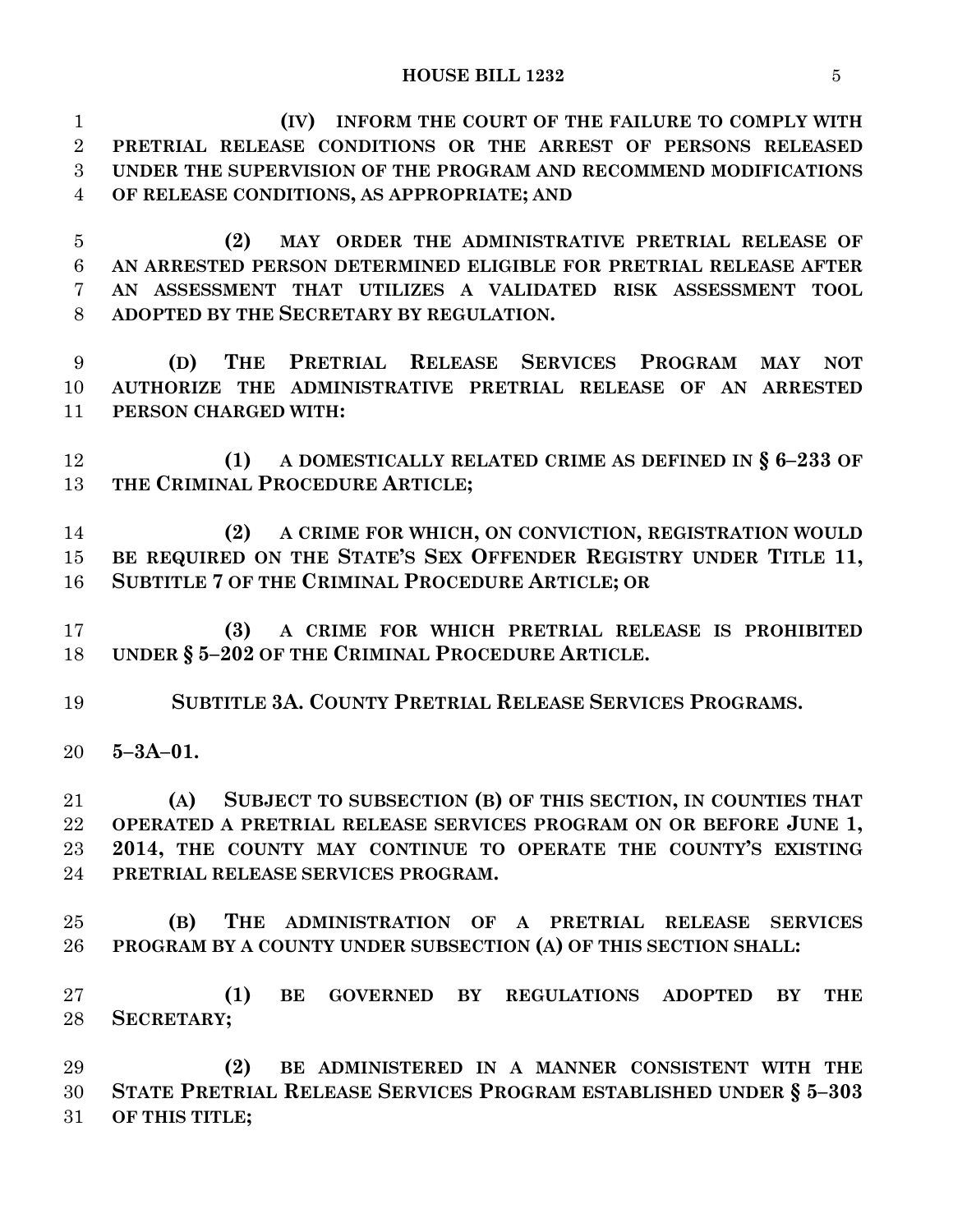**(3) BE CONSIDERED A PART OF THE STATE PRETRIAL RELEASE SERVICES PROGRAM FOR PURPOSES OF INFORMATION SHARING; AND**

 **(4) USE THE SAME VALIDATED RISK ASSESSMENT TOOL AS THE STATE PRETRIAL RELEASE SERVICES PROGRAM TO DETERMINE WHETHER AN ARRESTED PERSON IS ELIGIBLE FOR PRETRIAL RELEASE.**

**5–3A–02.**

 **(A) THIS SECTION APPLIES TO COUNTIES THAT OPERATED A PRETRIAL RELEASE SERVICES PROGRAM ON OR BEFORE JUNE 1, 2014.**

 **(B) THE SECRETARY, IN CONSULTATION WITH THE GOVERNOR'S OFFICE OF CRIME CONTROL AND PREVENTION, SHALL ENTER INTO AGREEMENTS WITH INDIVIDUAL COUNTIES TO REIMBURSE A COUNTY AS PROVIDED IN THE STATE BUDGET FOR THE COSTS OF OPERATING THE COUNTY'S PRETRIAL RELEASE SERVICES PROGRAM, INCLUDING THE ADMINISTRATION OF THE VALIDATED RISK ASSESSMENT TOOL ADOPTED BY THE SECRETARY UNDER § 5–303 OF THIS TITLE AND THE SUPERVISION OF PERSONS RELEASED AFTER ARREST.**

 **(C) SUBJECT TO SUBSECTION (D) OF THIS SECTION, AN AGREEMENT ENTERED INTO UNDER SUBSECTION (B) OF THIS SECTION SHALL:**

 **(1) PROVIDE FOR PAYMENTS TO A COUNTY FOR THE COSTS OF ADMINISTERING THE PRETRIAL RELEASE SERVICES PROGRAMS AT FUNDING RATES AGREED TO BY THE SECRETARY AND THE COUNTY, INCLUDING SALARIES, OVERHEAD, GENERAL LIABILITY COVERAGE, WORKERS' COMPENSATION, AND EMPLOYEE BENEFITS; AND**

 **(2) UTILIZE THE SAME BUDGET CATEGORIES AS APPROPRIATIONS IN THE STATE BUDGET FOR THE STATE PRETRIAL RELEASE SERVICES PROGRAM ESTABLISHED UNDER § 5–303 OF THIS TITLE.**

 **(D) THE SECRETARY SHALL ALLOCATE THE TOTAL AMOUNT FOR REIMBURSEMENT AS PROVIDED IN THE STATE BUDGET IN A MANNER THAT PROVIDES TO EACH COUNTY THAT ENTERS INTO AN AGREEMENT UNDER THIS SECTION AN EQUAL AMOUNT OF FUNDING.**

**9–614.**

 **(A) THE SECRETARY SHALL ESTABLISH AND MAINTAIN AN ELECTRONIC INFORMATION SHARING SYSTEM THAT CONTAINS INFORMATION ON EACH**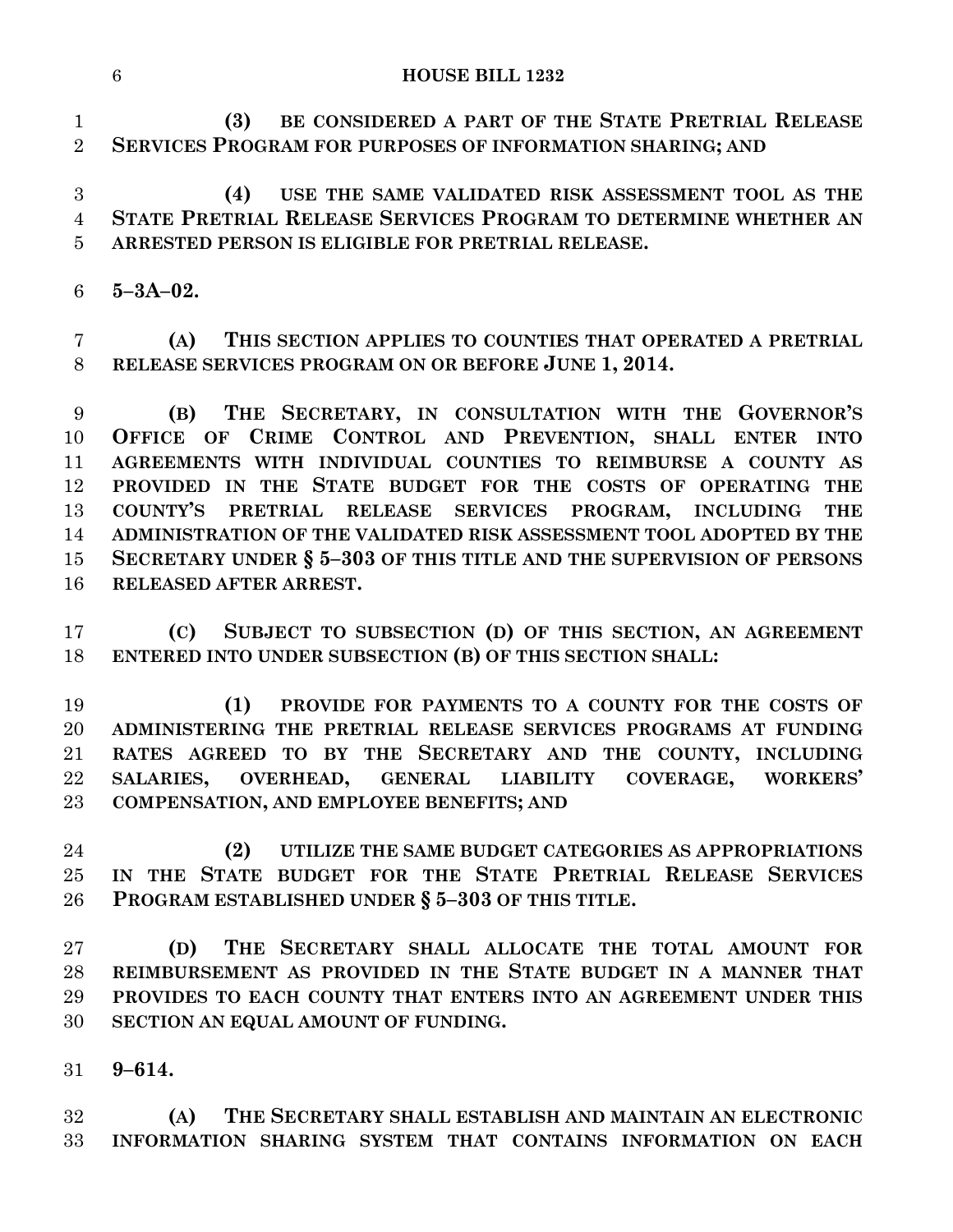**INMATE WHO IS OR WHO HAS BEEN CONFINED IN A STATE OR LOCAL CORRECTIONAL FACILITY. (B) THE SECRETARY SHALL ADOPT REGULATIONS TO IMPLEMENT THIS SECTION, INCLUDING REGULATIONS SPECIFYING: (1) THE INFORMATION TO BE COLLECTED; (2) PROCEDURES FOR PROTECTING THE CONFIDENTIALITY OF INFORMATION IN THE SYSTEM; (3) THE PERMISSIBLE USE OF INFORMATION COMPILED BY THE SYSTEM; AND (4) STANDARDS FOR MAINTAINING SECURITY AND RELIABILITY OF COLLECTED INFORMATION IN THE SYSTEM.** SECTION 2. AND BE IT FURTHER ENACTED, That the Laws of Maryland read as follows: **Article – Courts and Judicial Proceedings** 2–607. (a) (1) The administrative judge of each district, with the approval of the Chief Judge of the District Court, may appoint the number of commissioners necessary to perform the functions of the office within each county. (2) In multicounty districts, the administrative judge shall obtain the recommendation of the resident judge in each county as to the number of commissioners required in the county and as to the persons to be appointed. (b) (1) Commissioners shall be adult residents of the counties in which they serve, but they need not be lawyers. (2) Each commissioner shall hold office at the pleasure of the Chief Judge of the District Court, and has the powers and duties prescribed by law. (3) Except without additional compensation, unless otherwise fixed by law, an employee of the District Court, who is an adult, may be granted, in the same manner, commissioner powers and duties in the county where the employee is employed. (c) (1) A commissioner shall receive applications and determine probable cause for the issuance of charging documents.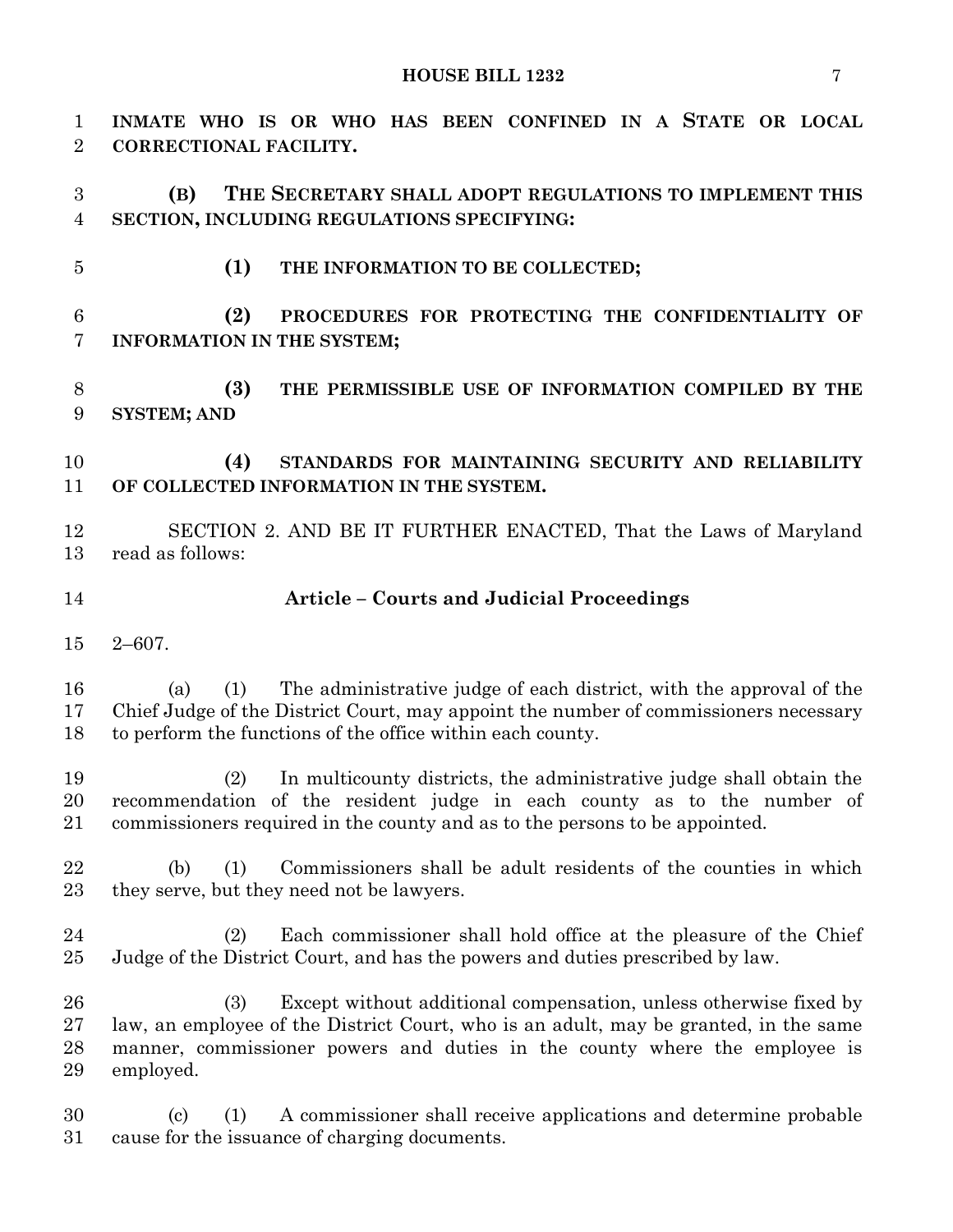**[**(2) A commissioner shall advise arrested persons of their constitutional rights, set bond or commit persons to jail in default of bond or release them on personal recognizance if circumstances warrant, and conduct investigations and inquiries into the circumstances of any matter presented to the commissioner in order to determine if probable cause exists for the issuance of a charging document, warrant, or criminal summons and, in general, perform all the functions of committing magistrates as exercised by the justices of the peace prior to July 5, 1971.**]**

 **[**(3)**] (2)** There shall be in each county, at all times, one or more commissioners available for the convenience of the public and police in obtaining charging documents, warrants, or criminal summonses **[**and to advise arrested persons of their rights**]** as required by law.

 **[**(4)**] (3)** A commissioner may exercise the powers of office in any county to which the commissioner is assigned by the Chief Judge of the District Court or a designee of the Chief Judge of the District Court.

 **[**(5) The Chief Judge of the District Court may authorize one or more commissioners to perform the duties of a commissioner regarding persons arrested in a county other than the county in which the commissioner resides and for which the commissioner was appointed when the arrested persons are brought before the commissioner by a peace officer of the jurisdiction in which that arrest was made.**]**

 **[**(6)**] (4)** (i) An individual may file an application for a statement of charges with a District Court commissioner.

 (ii) On review of an application for a statement of charges, a District Court commissioner may issue a summons or an arrest warrant.

 (iii) A District Court commissioner may issue an arrest warrant only on a finding that:

26 1. There is probable cause to believe that the defendant committed the offense charged in the charging document; and

28 28 2. A. The defendant previously has failed to respond to a summons that has been personally served or a citation;

 B. The whereabouts of the defendant are unknown and the issuance of a warrant is necessary to subject the defendant to the jurisdiction of the court;

 C. The defendant is in custody for another offense; or D. There is probable cause to believe that the defendant

poses a danger to another person or to the community.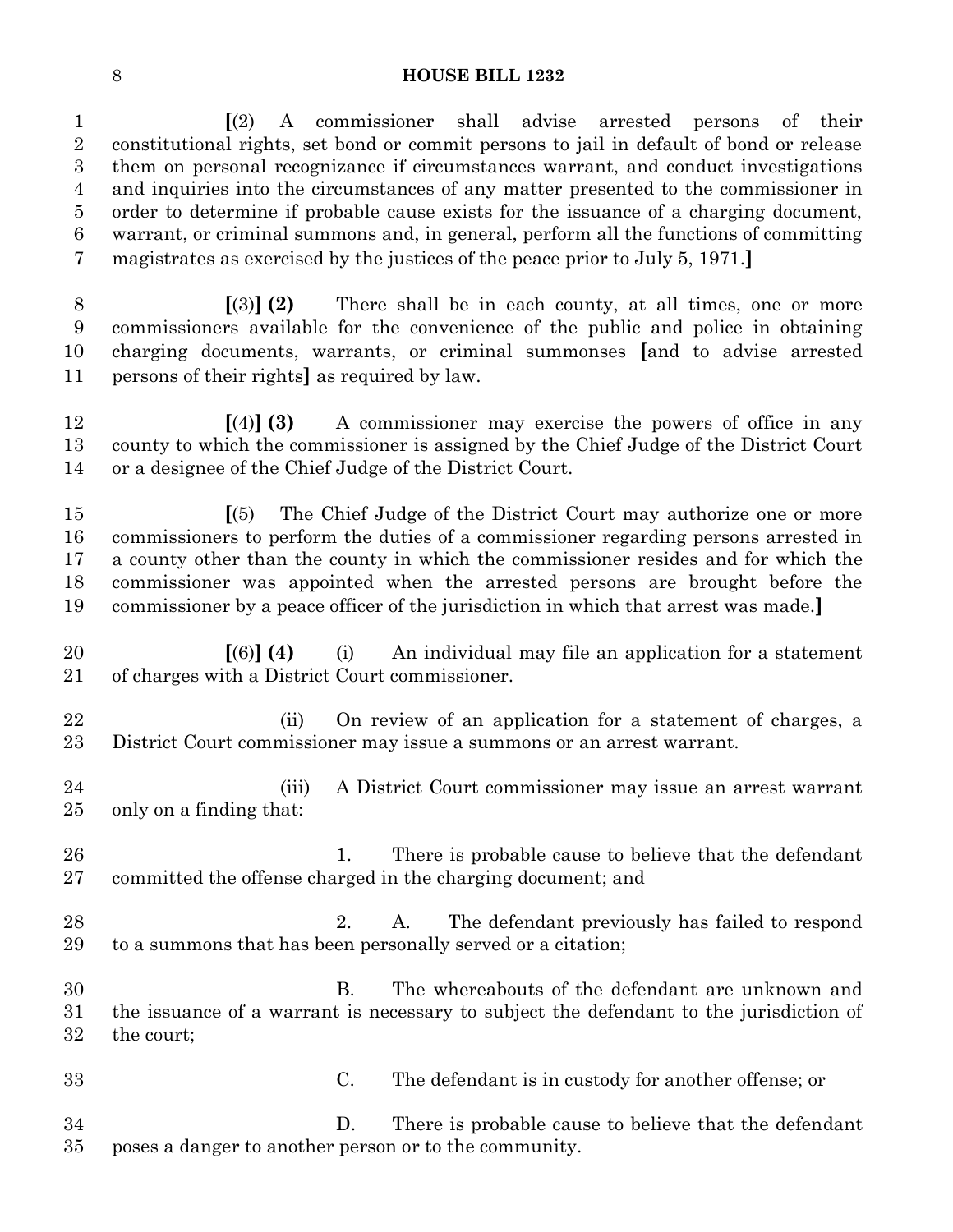(d) (1) The authority under this subsection applies only to a respondent who is an adult.

 (2) A commissioner may issue an interim order for protection of a person eligible for relief in accordance with § 4–504.1 of the Family Law Article or a petitioner in accordance with § 3–1503.1 of this article.

 (e) Notwithstanding the residence requirements set out in subsection (b) of this section, the Chief Judge of the District Court or a designee of the Chief Judge of the District Court may assign a commissioner of the District Court to serve temporarily in any county.

9–203.

 (a) In any criminal proceeding in which a warrant is issued for the purpose of requiring the attendance of a person as a material witness for the State, the witness must be taken promptly before a District Court **[**commissioner**] JUDGE** before he is committed to jail.

 (b) If the **[**commissioner**] JUDGE** determines, after a hearing, that the person brought before him should be held as a witness for the State, he shall set a reasonable bond for the appearance of the witness in the criminal proceedings when required.

 (c) If the witness is unable to post the bond set by the **[**commissioner**] JUDGE,** he shall be committed to jail until he posts the bond.

 (d) Upon the commitment to jail of a witness, the **[**commissioner**] JUDGE** shall notify immediately the State's Attorney of the county where the witness is being held. The sheriff, warden, or other custodian of the jail in which the witness is held shall also notify immediately the State's Attorney.

**[**10–922.

 A statement made during the course of an initial appearance of a defendant before a District Court commissioner in accordance with Maryland Rule 4–213 may not be used as evidence against the defendant in a criminal proceeding or juvenile proceeding.**]**

**Article – Criminal Law**

9–304.

 (d) A District Court **[**commissioner**] JUDGE** or an intake officer, as defined in § 3–8A–01 of the Courts Article, may impose for good cause shown a condition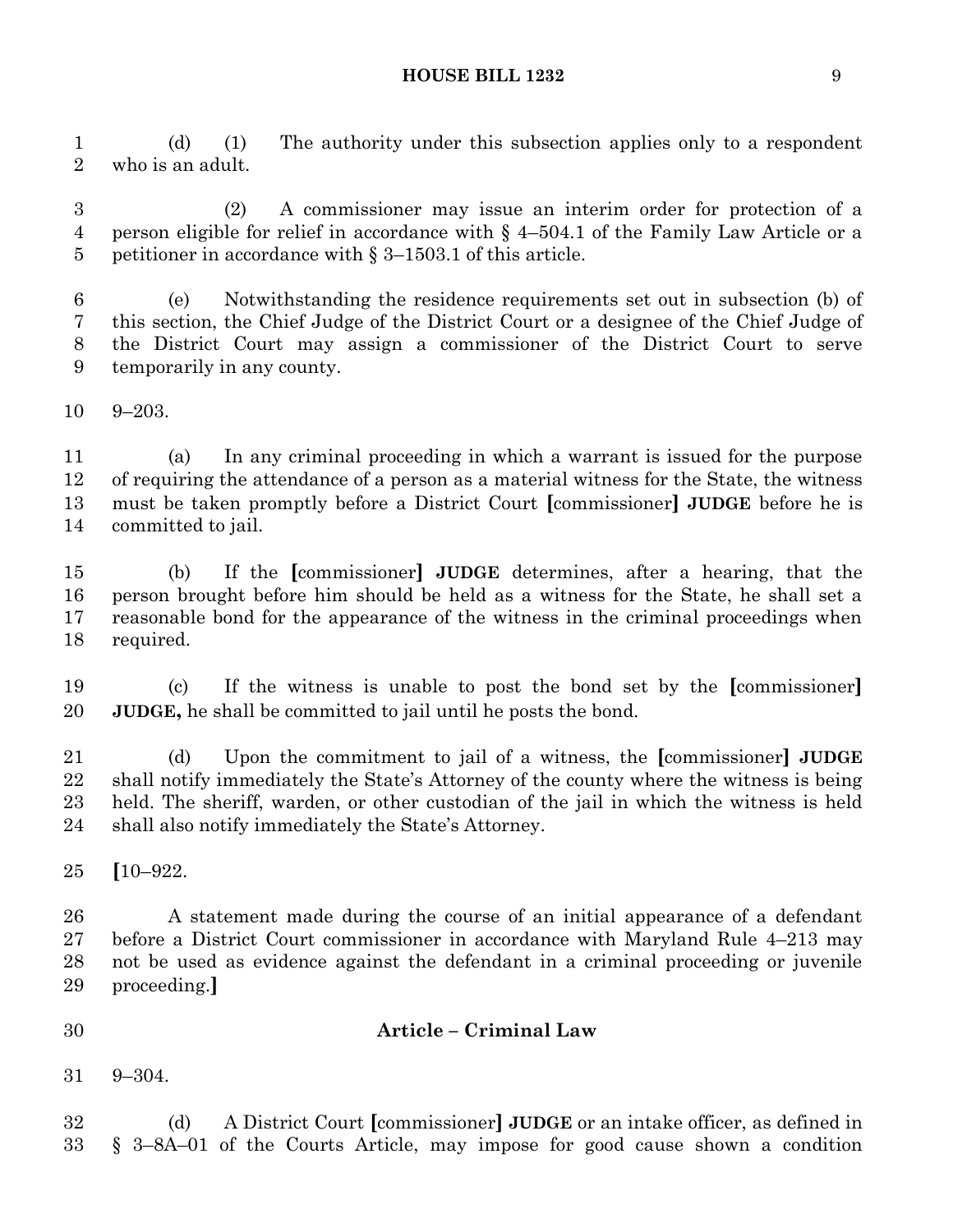described in subsection (b)(2) of this section as a condition of the pretrial release of a defendant or child respondent.

# **Article – Criminal Procedure**

2–106.

 (a) (1) A peace officer, who is appointed in the jurisdiction in which a person is arrested, may keep custody of the arrested person in another jurisdiction in which a District Court **[**commissioner**] JUDGE** is located to bring the person before the District Court **[**commissioner**] JUDGE** in the other jurisdiction.

 (2) The peace officer has the same power to keep custody of the arrested person under paragraph (1) of this subsection that the peace officer has in the jurisdiction for which the peace officer is appointed and the arrest is made.

 (b) (1) A peace officer, who is appointed in the jurisdiction for which a charging document is issued for a person who is arrested in another jurisdiction, may obtain custody of the arrested person in the other jurisdiction to bring the person before a District Court **[**commissioner**] JUDGE** in the jurisdiction in which the charging document is issued.

 (2) The peace officer has the same power to keep custody of the arrested person under paragraph (1) of this subsection that the peace officer has in the jurisdiction for which the peace officer is appointed.

 **[**(c) This section does not affect or extend the time period for bringing an arrested person before a judicial officer after arrest.**]**

4–201.

 (f) (1) In this subsection, "common carrier" means a steamboat, railroad train, motor bus, airplane, or other means of intercity or interstate public transportation.

 (2) Subject to paragraph (3) of this subsection, a prosecution for an indictable crime committed on a common carrier may be brought, and a District Court **[**commissioner**] JUDGE** may hold the defendant to bail if the crime is bailable, in any county from, to, or through which the common carrier runs.

 (3) If the accused is held to bail under this subsection by a District Court **[**commissioner**] JUDGE**, prosecution for the crime shall be in the county where the defendant is held.

5–202.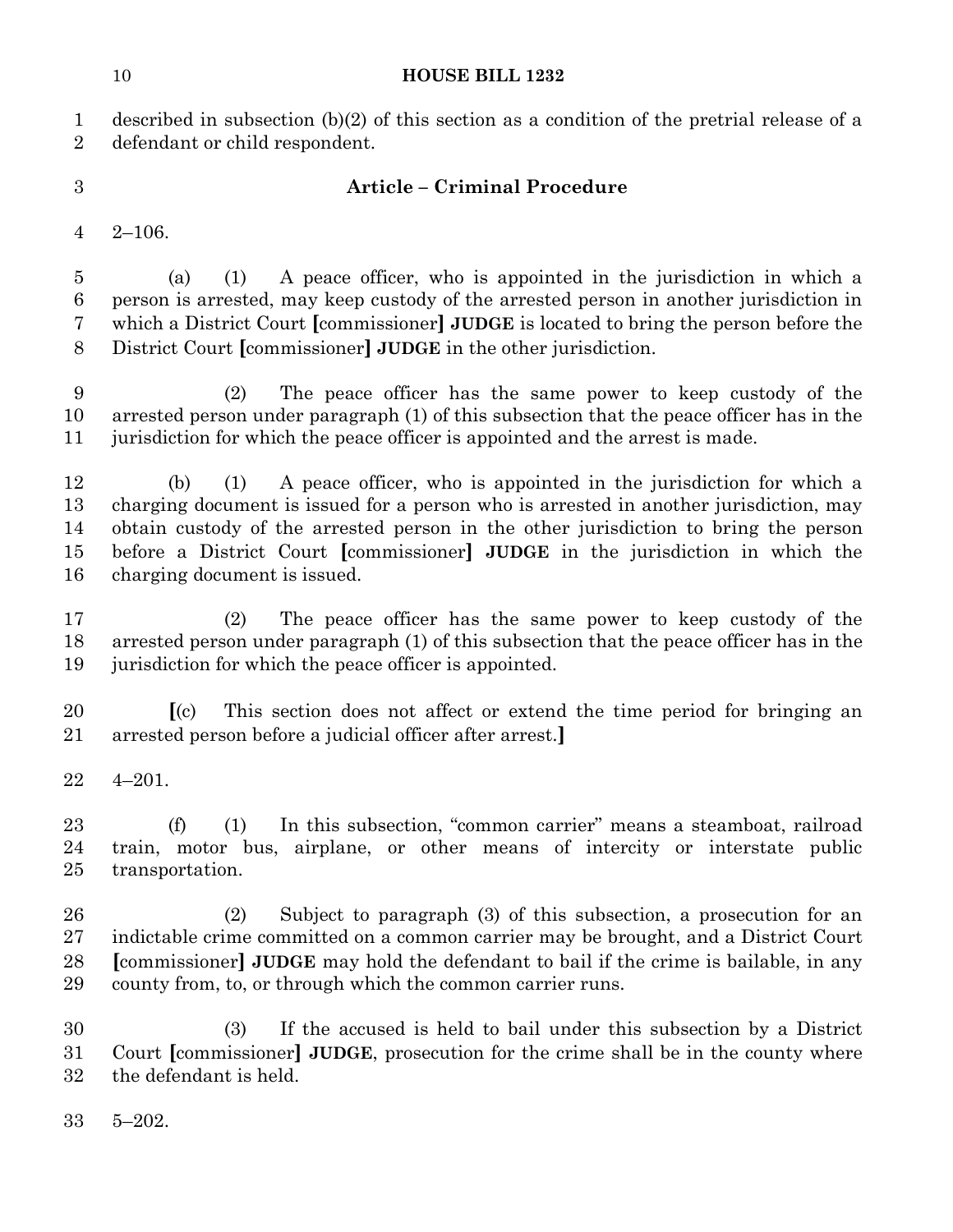**(A) IN THIS SECTION, "PRETRIAL RELEASE SERVICES" MEANS THE PRETRIAL RELEASE SERVICES PROGRAM IN THE DEPARTMENT OF PUBLIC SAFETY AND CORRECTIONAL SERVICES.**

 **[**(a)**] (B) [**A District Court commissioner**] PRETRIAL RELEASE SERVICES** may not authorize pretrial release for a defendant charged with escaping from a correctional facility or any other place of confinement in the State.

 **[**(b)**] (C)** (1) **[**A District Court commissioner**] PRETRIAL RELEASE SERVICES** may not authorize the pretrial release of a defendant charged as a drug kingpin under § 5–613 of the Criminal Law Article.

 (2) A judge may authorize the pretrial release of a defendant charged as a drug kingpin on suitable bail and on any other conditions that will reasonably ensure that the defendant will not flee or pose a danger to another person or the community.

 (3) There is a rebuttable presumption that, if released, a defendant charged as a drug kingpin will flee and pose a danger to another person or the community.

 **[**(c)**] (D)** (1) **[**A District Court commissioner**] PRETRIAL RELEASE SERVICES** may not authorize the pretrial release of a defendant charged with a crime of violence if the defendant has been previously convicted:

- 
- (i) in this State of a crime of violence; or

 (ii) in any other jurisdiction of a crime that would be a crime of violence if committed in this State.

 (2) (i) A judge may authorize the pretrial release of a defendant described in paragraph (1) of this subsection on:

- 
- 25 1. suitable bail;

26 2. any other conditions that will reasonably ensure that the defendant will not flee or pose a danger to another person or the community; or

 3. both bail and other conditions described under item 2 of this subparagraph.

 (ii) When a defendant described in paragraph (1) of this subsection is presented to the court under Maryland Rule 4–216(f), the judge shall order the continued detention of the defendant if the judge determines that neither suitable bail nor any condition or combination of conditions will reasonably ensure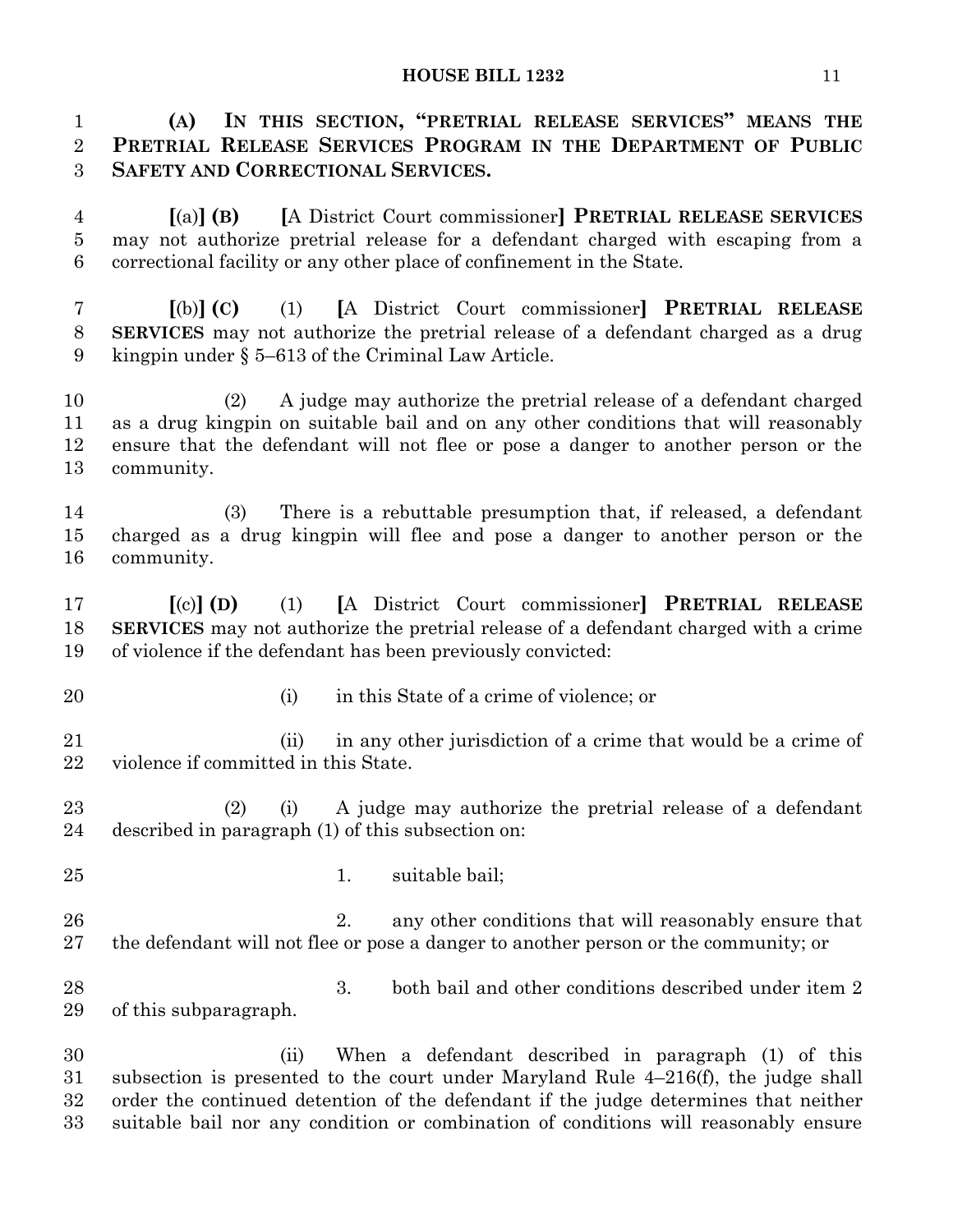that the defendant will not flee or pose a danger to another person or the community before the trial.

 (3) There is a rebuttable presumption that a defendant described in paragraph (1) of this subsection will flee and pose a danger to another person or the community.

 **[**(d)**] (E)** (1) **[**A District Court commissioner**] PRETRIAL RELEASE SERVICES** may not authorize the pretrial release of a defendant charged with committing one of the following crimes while the defendant was released on bail or personal recognizance for a pending prior charge of committing one of the following crimes:

 (i) aiding, counseling, or procuring arson in the first degree under § 6–102 of the Criminal Law Article;

 (ii) arson in the second degree or attempting, aiding, counseling, or procuring arson in the second degree under § 6–103 of the Criminal Law Article;

- 15 (iii) burglary in the first degree under § 6–202 of the Criminal Law Article;
- (iv) burglary in the second degree under § 6–203 of the Criminal Law Article;
- (v) burglary in the third degree under § 6–204 of the Criminal Law Article;
- (vi) causing abuse to a child under § 3–601 or § 3–602 of the Criminal Law Article;
- 23 (vii) a crime that relates to a destructive device under § 4–503 of the Criminal Law Article;
- (viii) a crime that relates to a controlled dangerous substance under §§ 5–602 through 5–609 or § 5–612 or § 5–613 of the Criminal Law Article;

 (ix) manslaughter by vehicle or vessel under § 2–209 of the Criminal Law Article; and

(x) a crime of violence.

 (2) A defendant under this subsection remains ineligible to give bail or be released on recognizance on the subsequent charge until all prior charges have finally been determined by the courts.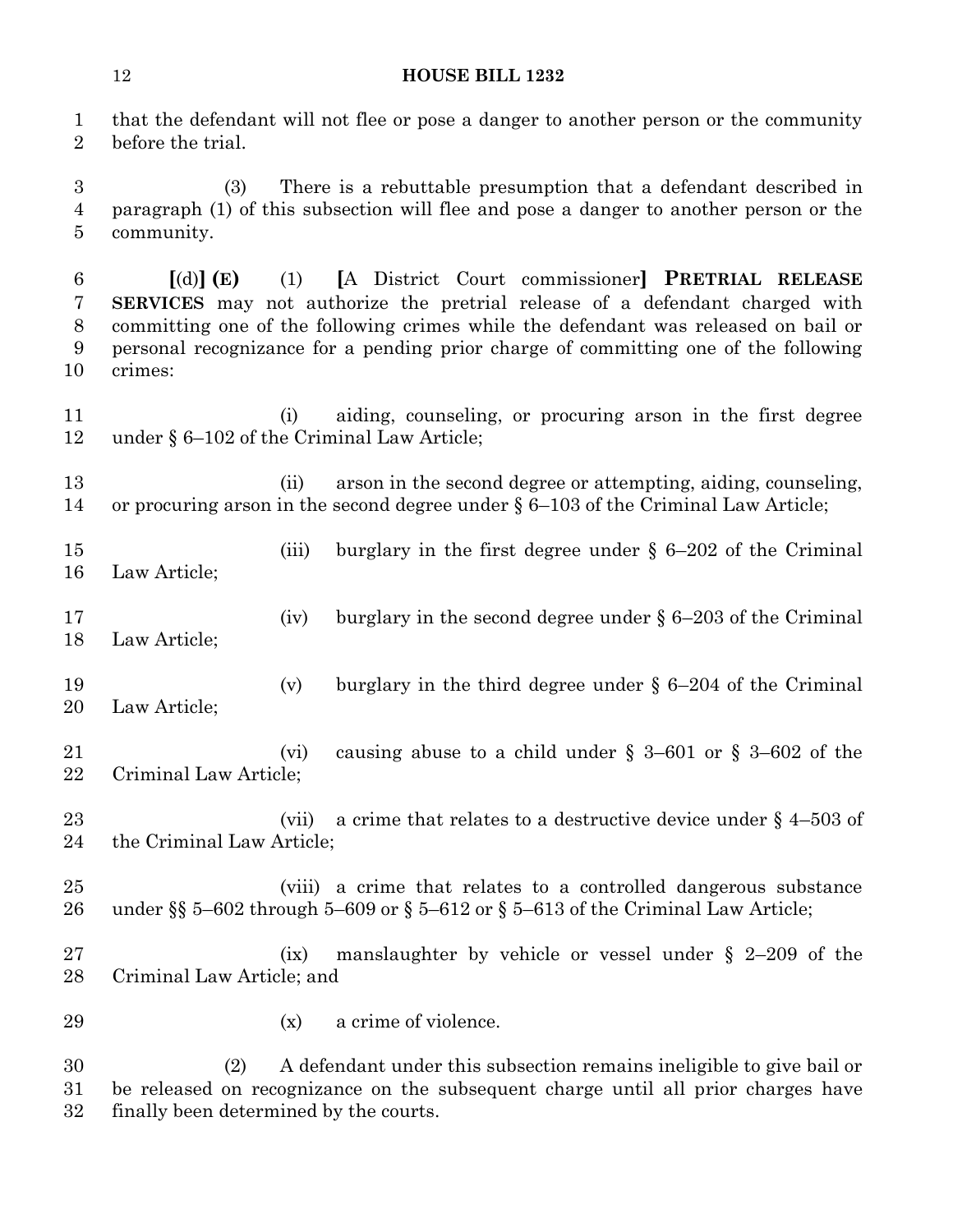(3) A judge may authorize the pretrial release of a defendant described in paragraph (1) of this subsection on suitable bail and on any other conditions that will reasonably ensure that the defendant will not flee or pose a danger to another person or the community.

 (4) There is a rebuttable presumption that a defendant described in paragraph (1) of this subsection will flee and pose a danger to another person or the community if released before final determination of the prior charge.

 **[**(e)**] (F)** (1) **[**A District Court commissioner**] PRETRIAL RELEASE SERVICES** may not authorize the pretrial release of a defendant charged with violating:

11 (i) the provisions of a temporary protective order described in § 4–505(a)(2)(i) of the Family Law Article or the provisions of a protective order described in § 4–506(d)(1) of the Family Law Article that order the defendant to refrain from abusing or threatening to abuse a person eligible for relief; or

15 (ii) the provisions of an order for protection, as defined in § 4–508.1 of the Family Law Article, issued by a court of another state or of a Native American tribe that order the defendant to refrain from abusing or threatening to abuse a person eligible for relief, if the order is enforceable under § 4–508.1 of the Family Law Article.

 (2) A judge may allow the pretrial release of a defendant described in paragraph (1) of this subsection on:

(i) suitable bail;

23 (ii) any other conditions that will reasonably ensure that the defendant will not flee or pose a danger to another person or the community; or

 (iii) both bail and other conditions described under item (ii) of this paragraph.

 (3) When a defendant described in paragraph (1) of this subsection is presented to the court under Maryland Rule 4–216(f), the judge shall order the continued detention of the defendant if the judge determines that neither suitable bail nor any condition or combination of conditions will reasonably ensure that the defendant will not flee or pose a danger to another person or the community before the trial.

 **[**(f)**] (G)** (1) **[**A District Court commissioner**] PRETRIAL RELEASE SERVICES** may not authorize the pretrial release of a defendant charged with one of the following crimes if the defendant has previously been convicted of one of the following crimes: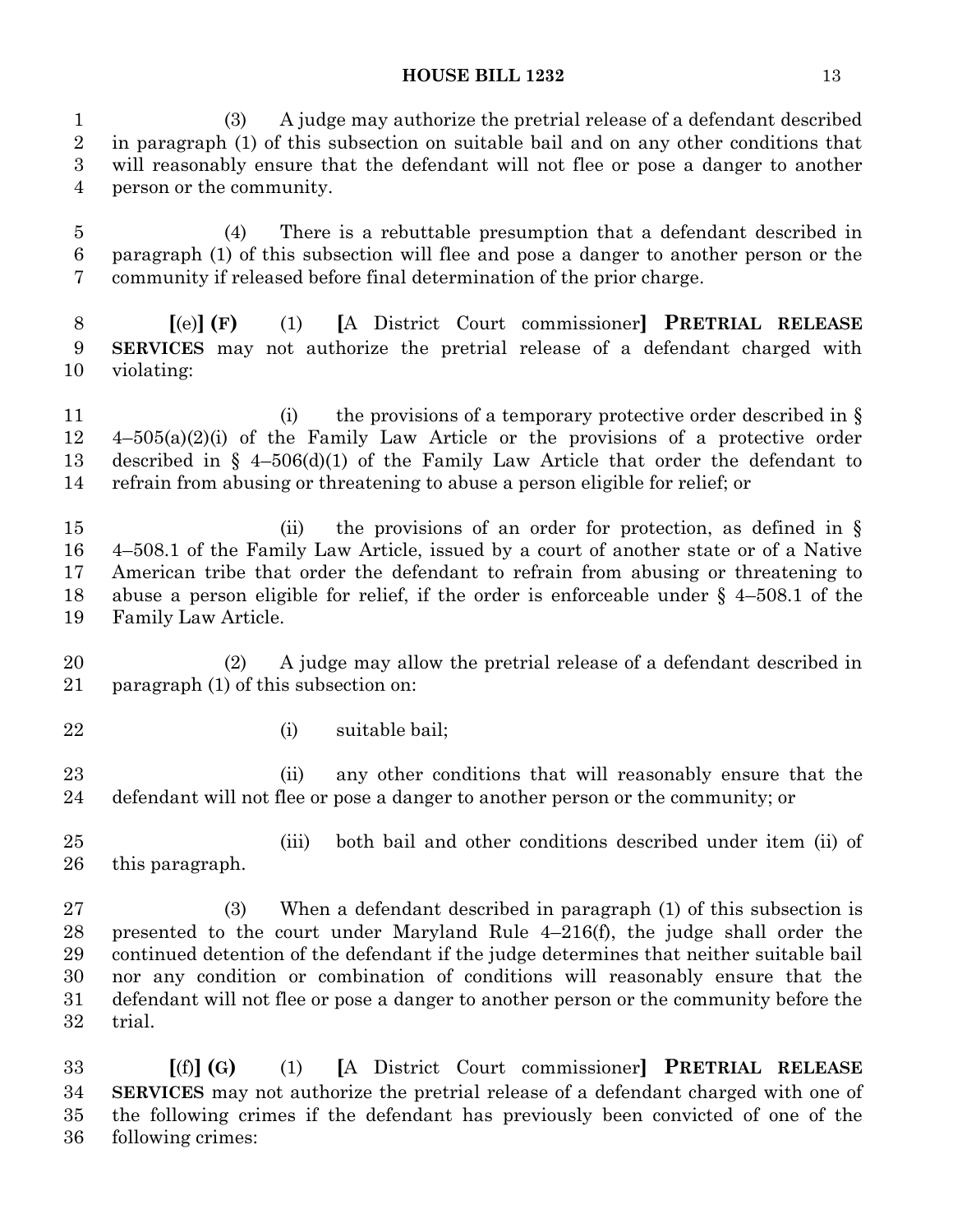|                                    | <b>HOUSE BILL 1232</b><br>14                                                                                                                                                                                                                                                                                                       |
|------------------------------------|------------------------------------------------------------------------------------------------------------------------------------------------------------------------------------------------------------------------------------------------------------------------------------------------------------------------------------|
| $\mathbf{1}$<br>$\overline{2}$     | wearing, carrying, or transporting a handgun under $\S$ 4-203<br>(i)<br>of the Criminal Law Article;                                                                                                                                                                                                                               |
| $\boldsymbol{3}$<br>$\overline{4}$ | use of a handgun or an antique firearm in commission of a<br>(ii)<br>crime under $\S$ 4-204 of the Criminal Law Article;                                                                                                                                                                                                           |
| $\overline{5}$<br>6                | violating prohibitions relating to assault pistols under §<br>(iii)<br>4–303 of the Criminal Law Article;                                                                                                                                                                                                                          |
| 7<br>8                             | use of a machine gun in a crime of violence under $\S$ 4–404 of<br>(iv)<br>the Criminal Law Article;                                                                                                                                                                                                                               |
| 9<br>10                            | use of a machine gun for an aggressive purpose under $\S$<br>(v)<br>4–405 of the Criminal Law Article;                                                                                                                                                                                                                             |
| 11<br>12                           | use of a weapon as a separate crime under $\S$ 5-621 of the<br>(vi)<br>Criminal Law Article;                                                                                                                                                                                                                                       |
| 13<br>14                           | possession of a regulated firearm under $\S$ 5–133 of the Public<br>(vii)<br>Safety Article;                                                                                                                                                                                                                                       |
| 15<br>16                           | (viii) transporting a regulated firearm for unlawful sale or<br>trafficking under $\S 5-140$ of the Public Safety Article; or                                                                                                                                                                                                      |
| 17<br>18                           | possession of a rifle or shotgun by a person with a mental<br>(ix)<br>disorder under $\S$ 5–205 of the Public Safety Article.                                                                                                                                                                                                      |
| 19<br>20                           | (2)<br>A judge may authorize the pretrial release of a defendant<br>(i)<br>described in paragraph (1) of this subsection on:                                                                                                                                                                                                       |
| 21                                 | suitable bail;<br>1.                                                                                                                                                                                                                                                                                                               |
| 22<br>23                           | any other conditions that will reasonably ensure that<br>2.<br>the defendant will not flee or pose a danger to another person or the community; or                                                                                                                                                                                 |
| 24<br>25                           | both bail and other conditions described under item 2<br>3.<br>of this subparagraph.                                                                                                                                                                                                                                               |
| 26<br>27<br>28<br>29               | When a defendant described in paragraph (1) of this<br>(ii)<br>subsection is presented to the court under Maryland Rule $4-216(f)$ , the judge shall<br>order the continued detention of the defendant if the judge determines that neither<br>suitable bail nor any condition or combination of conditions will reasonably ensure |

 suitable bail nor any condition or combination of conditions will reasonably ensure that the defendant will not flee or pose a danger to another person or the community before the trial.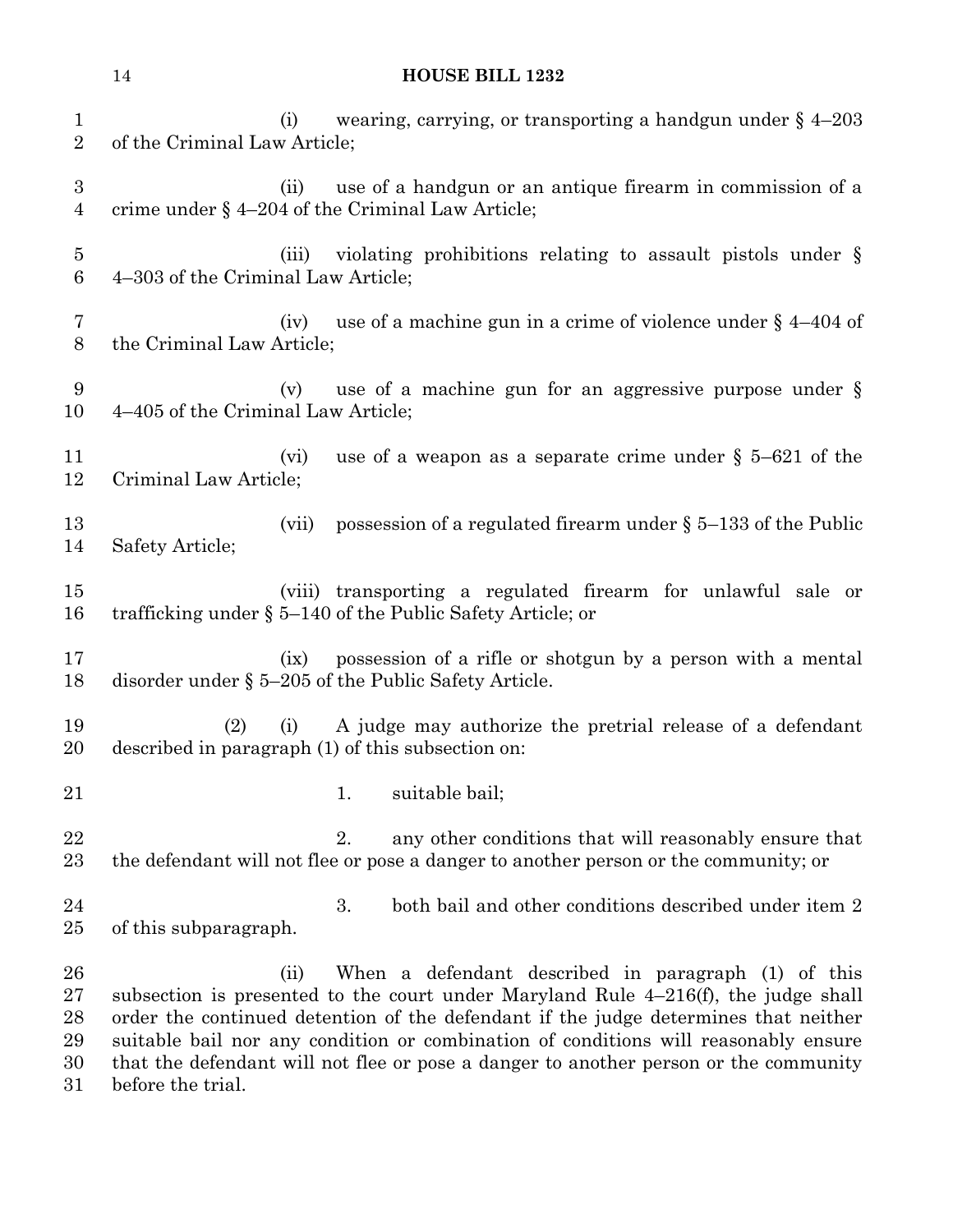(3) There is a rebuttable presumption that a defendant described in paragraph (1) of this subsection will flee and pose a danger to another person or the community. **[**(g)**] (H)** (1) **[**A District Court commissioner**] PRETRIAL RELEASE SERVICES** may not authorize the pretrial release of a defendant who is registered under Title 11, Subtitle 7 of this article. (2) (i) A judge may authorize the pretrial release of a defendant described in paragraph (1) of this subsection on: 1. suitable bail; 10 2. any other conditions that will reasonably ensure that the defendant will not flee or pose a danger to another person or the community; or 12 3. both bail and other conditions described under item 2 of this subparagraph. (ii) When a defendant described in paragraph (1) of this subsection is presented to the court under Maryland Rule 4–216(f), the judge shall order the continued detention of the defendant if the judge determines that neither suitable bail nor any condition or combination of conditions will reasonably ensure that the defendant will not flee or pose a danger to another person or the community before the trial. (3) There is a rebuttable presumption that a defendant described in paragraph (1) of this subsection will flee and pose a danger to another person or the community. 5–205. (a) A District Court judge may: (1) set bond or bail; (2) release a defendant on personal recognizance or on a personal or other bail bond; (3) commit a defendant to a correctional facility in default of a bail bond; (4) order a bail bond forfeited if the defendant fails to meet the conditions of the bond; and (5) exercise all of the powers of a justice of the peace under the Constitution of 1867.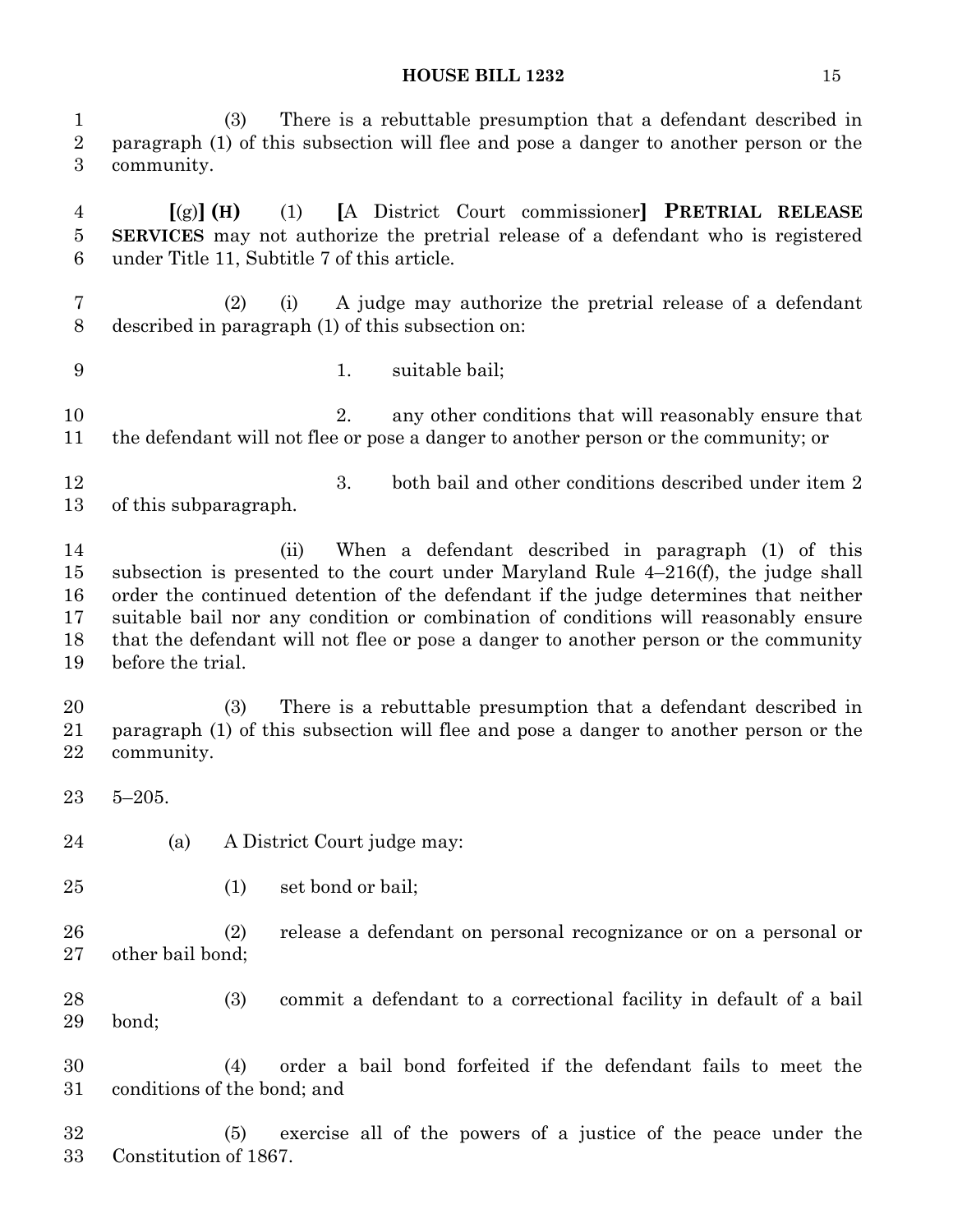(b) (1) Except as provided in paragraph (2) of this subsection, if an order setting "cash bail" or "cash bond" specifies that it may be posted by the defendant only, the "cash bail" or "cash bond" may be posted by the defendant, by an individual, or by a private surety, acting for the defendant, that holds a certificate of authority in the State.

 (2) Unless otherwise expressly ordered by the court **[**or District Court commissioner**]**, an order setting "cash bail" or "cash bond" for a failure to pay support under Title 10, Title 11, Title 12, or Title 13 of the Family Law Article may be posted by the defendant only.

 (c) (1) This subsection does not apply to a defendant who has been arrested for failure to appear in court or for contempt of court.

 (2) (i) Notwithstanding any other law or rule to the contrary, in a criminal or traffic case in the District Court in which a bail bond has been set and if expressly authorized by the court **[**or District Court commissioner**]**, the defendant or a private surety acting for the defendant may post the bail bond by:

16 16 1. executing it in the full penalty amount; and

 2. depositing with the clerk of the court **[**or a commissioner**]** the greater of 10% of the penalty amount or \$25.

19 (ii) A judicial officer may increase the percentage of cash surety required in a particular case but may not authorize a cash deposit of less than \$25.

 (3) On depositing the amount required under paragraph (2) of this subsection and executing the recognizance, the defendant shall be released from custody subject to the conditions of the bail bond.

24 (d) (1) When all conditions of the bail bond have been performed without default and the defendant has been discharged from all obligations in the cause for which the recognizance was posted, the clerk of the court shall return the deposit to the person or private surety who deposited it.

 (2) (i) If the defendant fails to perform any condition of the bail bond, the bail bond shall be forfeited.

 (ii) If the bail bond is forfeited, the liability of the bail bond shall extend to the full amount of the bail bond set and the amount posted as a deposit shall be applied to reduce the liability incurred by the forfeiture.

5–215.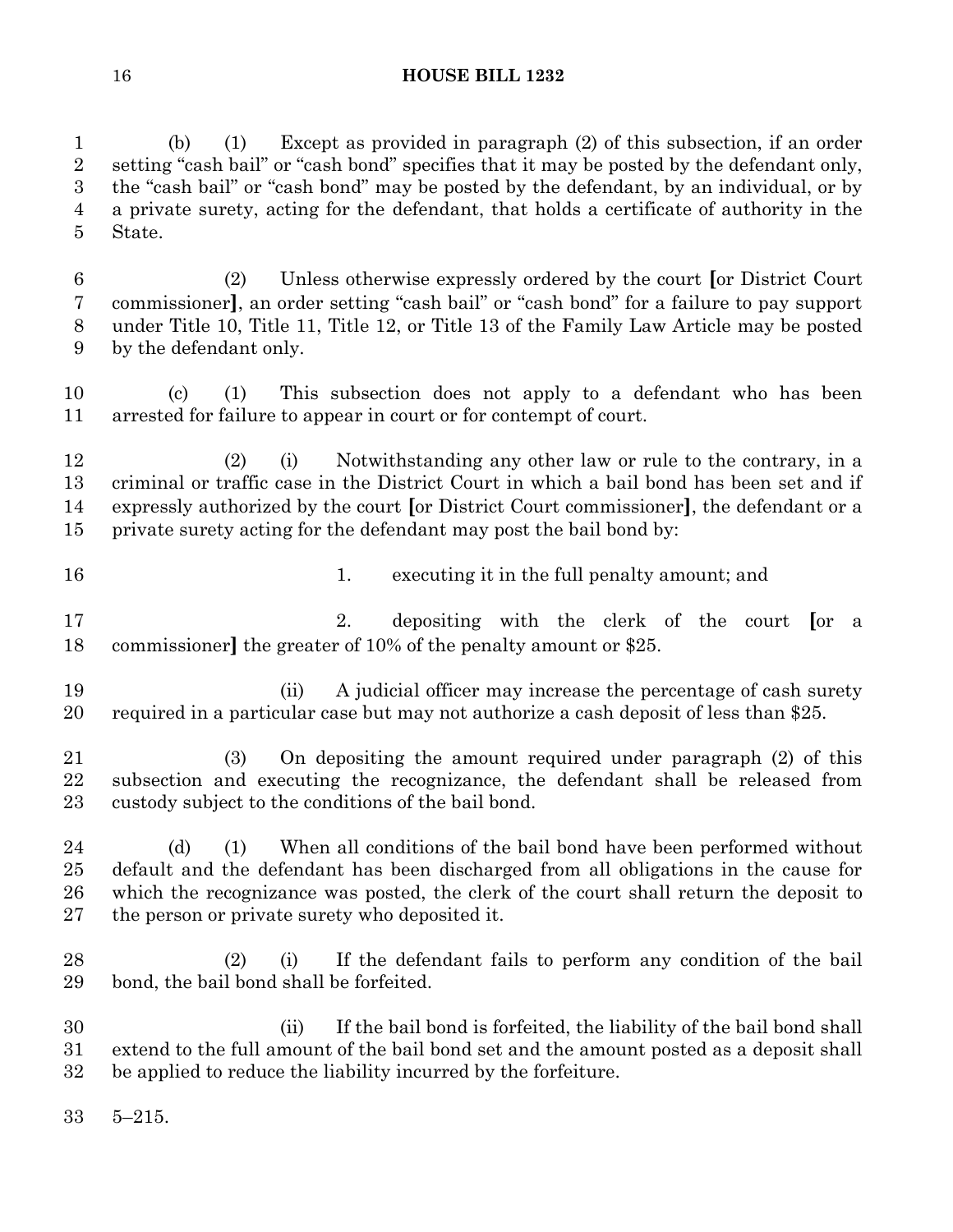A defendant who is **[**denied pretrial release by a District Court commissioner or who for any reason remains in custody after a District Court commissioner has determined conditions of release under Maryland Rule 4–216**] NOT ADMINISTRATIVELY RELEASED BY THE PRETRIAL RELEASE SERVICES PROGRAM IN THE DEPARTMENT OF PUBLIC SAFETY AND CORRECTIONAL SERVICES** shall be presented to a District Court judge immediately if the Court is in session, or if the Court is not in session, at the next session of the Court.

9–114.

 (a) The arrest of a person may be lawfully made also by any law enforcement officer without a warrant upon reasonable information that the accused stands charged in a court of a state with a crime punishable by death or imprisonment for a term exceeding 1 year.

(b) When an accused is arrested under subsection (a) of this section:

 (1) the accused must be taken before a judge **[**or District Court commissioner**]** with all practicable speed;

 (2) complaint must be made against the accused under oath setting forth the ground for the arrest as in § 9–113 of this title; and

 (3) thereafter, the answer of the accused shall be heard as if the accused had been arrested on a warrant.

9–115.

 If, from the examination before the judge **[**or District Court commissioner**]**, it appears that the person held is the person charged with having committed the crime alleged and, except in cases arising under § 9–106 of this title, that the person has fled from justice, the judge **[**or District Court commissioner**]** must, by a warrant reciting the accusation, commit the person to the local correctional facility for a term specified in the warrant but not exceeding 30 days, as will enable the arrest of the accused to be made under a warrant of the Governor on a requisition of the executive authority of the state having jurisdiction of the crime, unless the person gives bail as provided in § 9–116 of this title or until the person is legally discharged.

9–117.

 If the accused is not arrested under warrant of the Governor within the time specified in the warrant or bond, a judge **[**or District Court commissioner**]** may discharge the accused or recommit the accused for a further period not to exceed 60 days, or a judge **[**or District Court commissioner**]** may again take bail for the accused's appearance and surrender, as provided in § 9–116 of this title, but within a period not to exceed 60 days after the date of the new bond.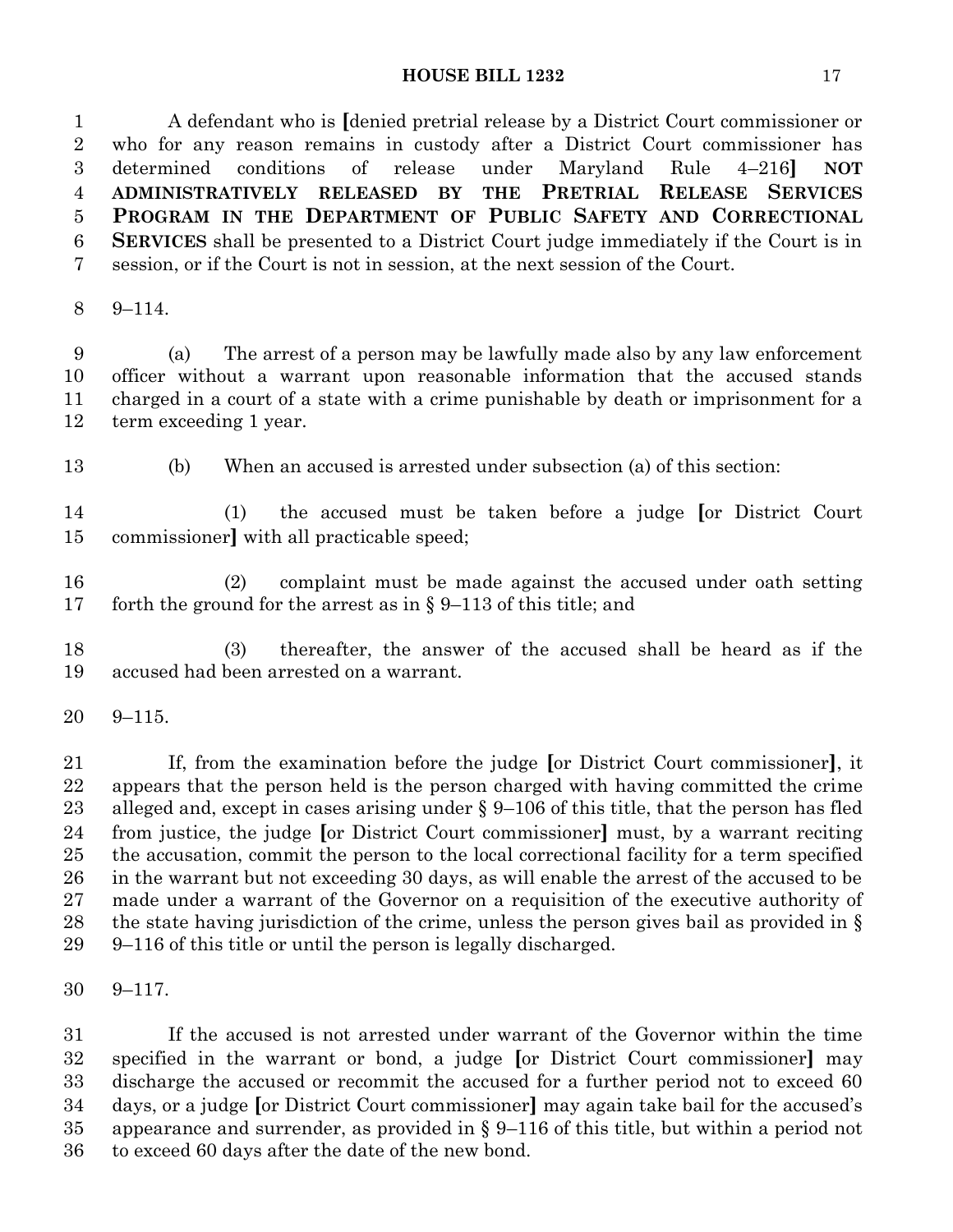16–204.

 (a) Representation of an indigent individual may be provided in accordance with this title by the Public Defender or, subject to the supervision of the Public Defender, by the deputy public defender, district public defenders, assistant public defenders, or panel attorneys.

- (b) (1) Indigent defendants or parties shall be provided representation under this title in:
- (i) a criminal or juvenile proceeding in which a defendant or party is alleged to have committed a serious offense;
- 10 (ii) a criminal or juvenile proceeding in which an attorney is constitutionally required to be present prior to presentment being made before a **[**commissioner or**]** judge;
- 13 (iii) a postconviction proceeding for which the defendant has a right to an attorney under Title 7 of this article;
- (iv) any other proceeding in which confinement under a judicial commitment of an individual in a public or private institution may result;
- 17 (v) a proceeding involving children in need of assistance under § 3–813 of the Courts Article; or
- (vi) a family law proceeding under Title 5, Subtitle 3, Part II or Part III of the Family Law Article, including:
- 21 1. for a parent, a hearing in connection with guardianship or adoption;
- 2. a hearing under § 5–326 of the Family Law Article for which the parent has not waived the right to notice; and
- 3. an appeal.

 (2) **[**(i) Except as provided in subparagraph (ii) of this paragraph, representation**] REPRESENTATION** shall be provided to an indigent individual in all stages of a proceeding listed in paragraph (1) of this subsection, including, in criminal proceedings, custody, interrogation, **INITIAL APPEARANCE OR** bail hearing before a District Court or circuit court judge, preliminary hearing, arraignment, trial, and appeal.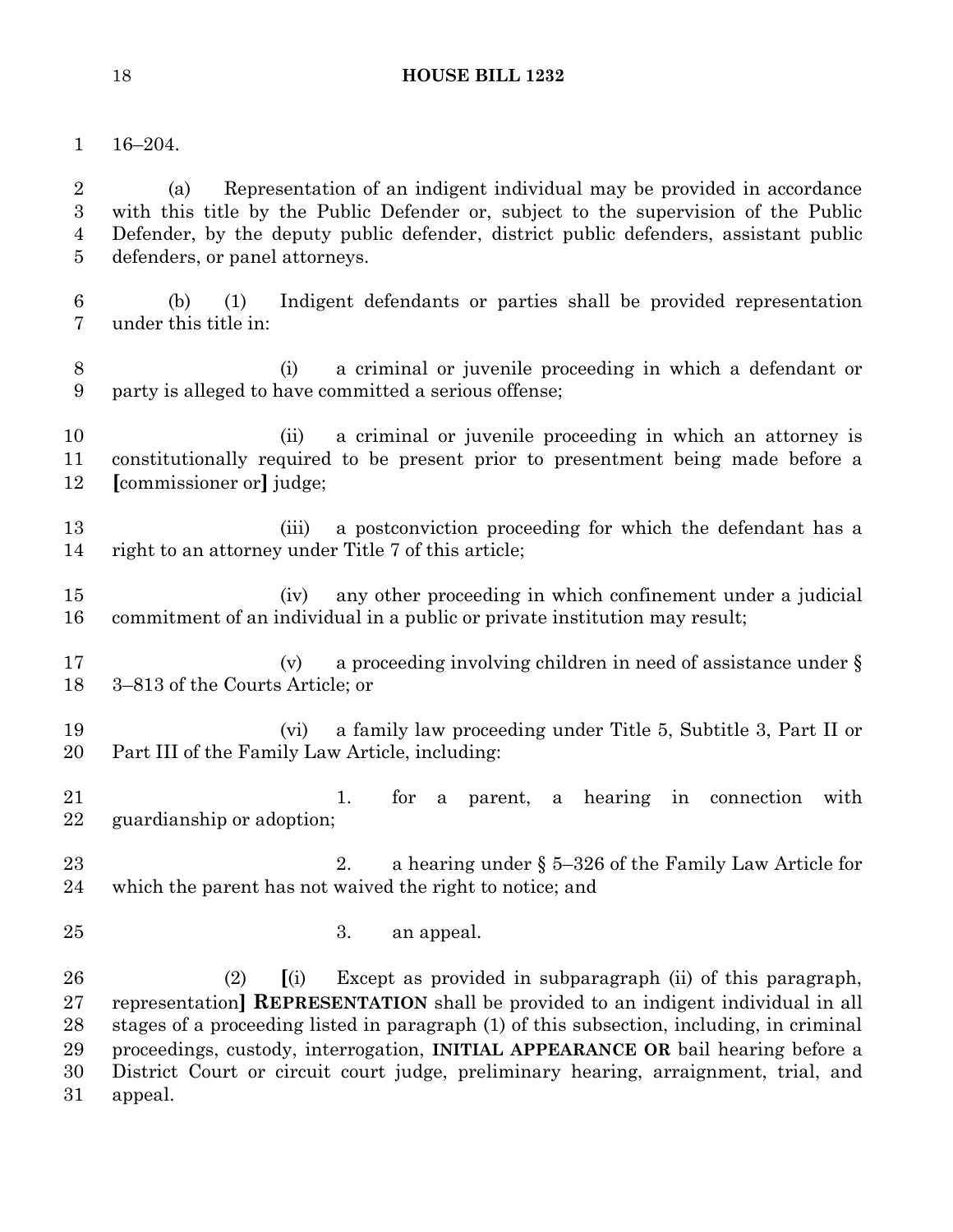| $\mathbf 1$<br>$\overline{2}$                | Representation is not required to be provided to an indigent<br>(iii)<br>individual at an initial appearance before a District Court commissioner.                                                                                                                                                                                                                                                                                                 |
|----------------------------------------------|----------------------------------------------------------------------------------------------------------------------------------------------------------------------------------------------------------------------------------------------------------------------------------------------------------------------------------------------------------------------------------------------------------------------------------------------------|
| $\boldsymbol{3}$                             | <b>Article - Natural Resources</b>                                                                                                                                                                                                                                                                                                                                                                                                                 |
| 4                                            | $8 - 2003.$                                                                                                                                                                                                                                                                                                                                                                                                                                        |
| $\overline{5}$<br>6<br>7<br>$8\,$<br>9<br>10 | Whenever a person is halted by a regular or special police officer for an<br>(a)<br>offense on publicly owned watershed property punishable as a misdemeanor and<br>which is either a violation of law or a violation of watershed regulations, and is not<br>taken before a District Court [commissioner] JUDGE as would otherwise be required<br>or is permitted by law, the officer may prepare a written or electronic citation<br>containing: |
| 11                                           | (1)<br>A notice to appear in court;                                                                                                                                                                                                                                                                                                                                                                                                                |
| 12                                           | (2)<br>The name and address of the person charged;                                                                                                                                                                                                                                                                                                                                                                                                 |
| 13                                           | The offense charged;<br>(3)                                                                                                                                                                                                                                                                                                                                                                                                                        |
| 14                                           | (4)<br>The time and place the person shall appear in court;                                                                                                                                                                                                                                                                                                                                                                                        |
| 15<br>16                                     | An acknowledgment of receipt of the citation by the person charged<br>(5)<br>made in a manner determined by the Department; and                                                                                                                                                                                                                                                                                                                    |
| 17                                           | (6)<br>Other pertinent information as necessary.                                                                                                                                                                                                                                                                                                                                                                                                   |
| 18                                           | <b>Article - Transportation</b>                                                                                                                                                                                                                                                                                                                                                                                                                    |
| 19                                           | $26 - 202$ .                                                                                                                                                                                                                                                                                                                                                                                                                                       |
| 20<br>21<br>22<br>23                         | A person arrested under this section shall be taken without unnecessary<br>(c)<br>delay before a District Court [commissioner] JUDGE, as specified in $\S 26-401$ of this<br>title, unless the arresting officer in his discretion releases the individual upon the<br>individual's written promise to appear for trial.                                                                                                                           |
| 24                                           | $26 - 401.$                                                                                                                                                                                                                                                                                                                                                                                                                                        |
| 25<br>26<br>27<br>28<br>29                   | If a person is taken before a District Court [commissioner] JUDGE or is given a<br>traffic citation or a civil citation under § 21–202.1, § 21–809, § 21–810, § 21–1414, or §<br>$24-111.3$ of this article containing a notice to appear in court, the [commissioner or]<br>court shall be one that sits within the county in which the offense allegedly was<br>committed.                                                                       |

26–402.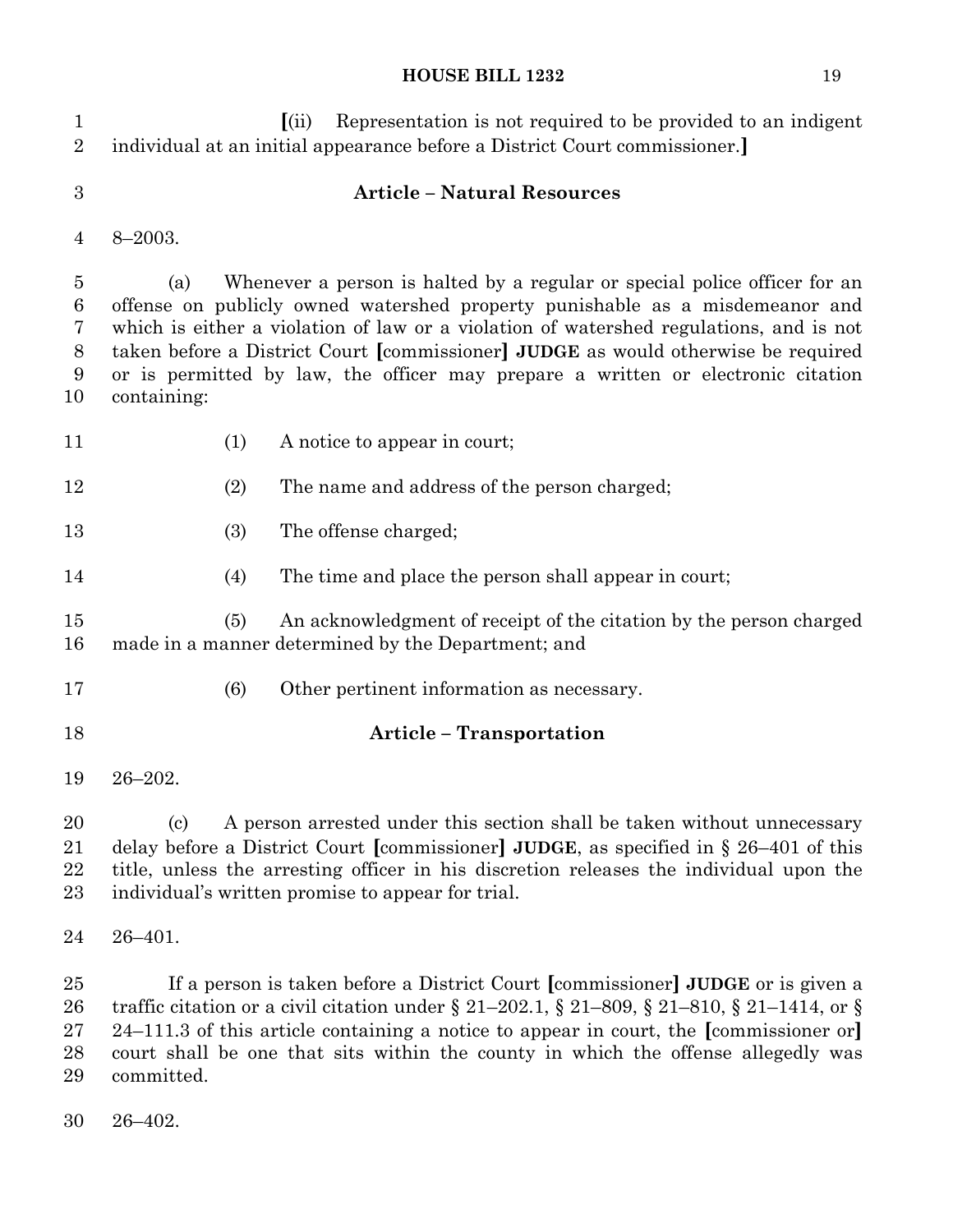(a) This section does not apply if the alleged offense is any of the offenses 2 enumerated in  $\S 26-202(a)(3)(i)$ , (ii), (iii), and (iv) of this title.

 (b) If a police officer arrests a person and takes the person before a District Court **[**commissioner**] JUDGE** as provided in this title, the person shall be released on issuance of a citation if:

- 
- (1) **[**A commissioner is not available;

 (2)**]** A judge, clerk, or other public officer, authorized to accept bail for the court is not available; and

 **[**(3)**] (2)** The person charged gives the person's written promise to appear in court.

26–403.

 A District Court **[**commissioner**] JUDGE** may not set bail in an amount greater than the maximum allowed as a fine for the alleged offense.

- SECTION 3. AND BE IT FURTHER ENACTED, That:
- (a) There is a Pretrial Release Commission.
- (b) The Pretrial Release Commission consists of the following members:

 (1) two members of the Senate of Maryland, appointed by the President of the Senate on or before July 1, 2014;

- (2) two members of the House of Delegates, appointed by the Speaker of the House on or before July 1, 2014;
- (3) the Governor, or the Governor's designee;
- 22 (4) the Public Defender, or the Public Defender's designee;
- (5) the Chief Judge of the Court of Appeals, or the Chief Judge's designee;
- (6) the Superintendent of State Police, or the Superintendent's designee;
- (7) the Attorney General, or the Attorney General's designee;

 (8) the Secretary of Public Safety and Correctional Services, or the Secretary's designee; and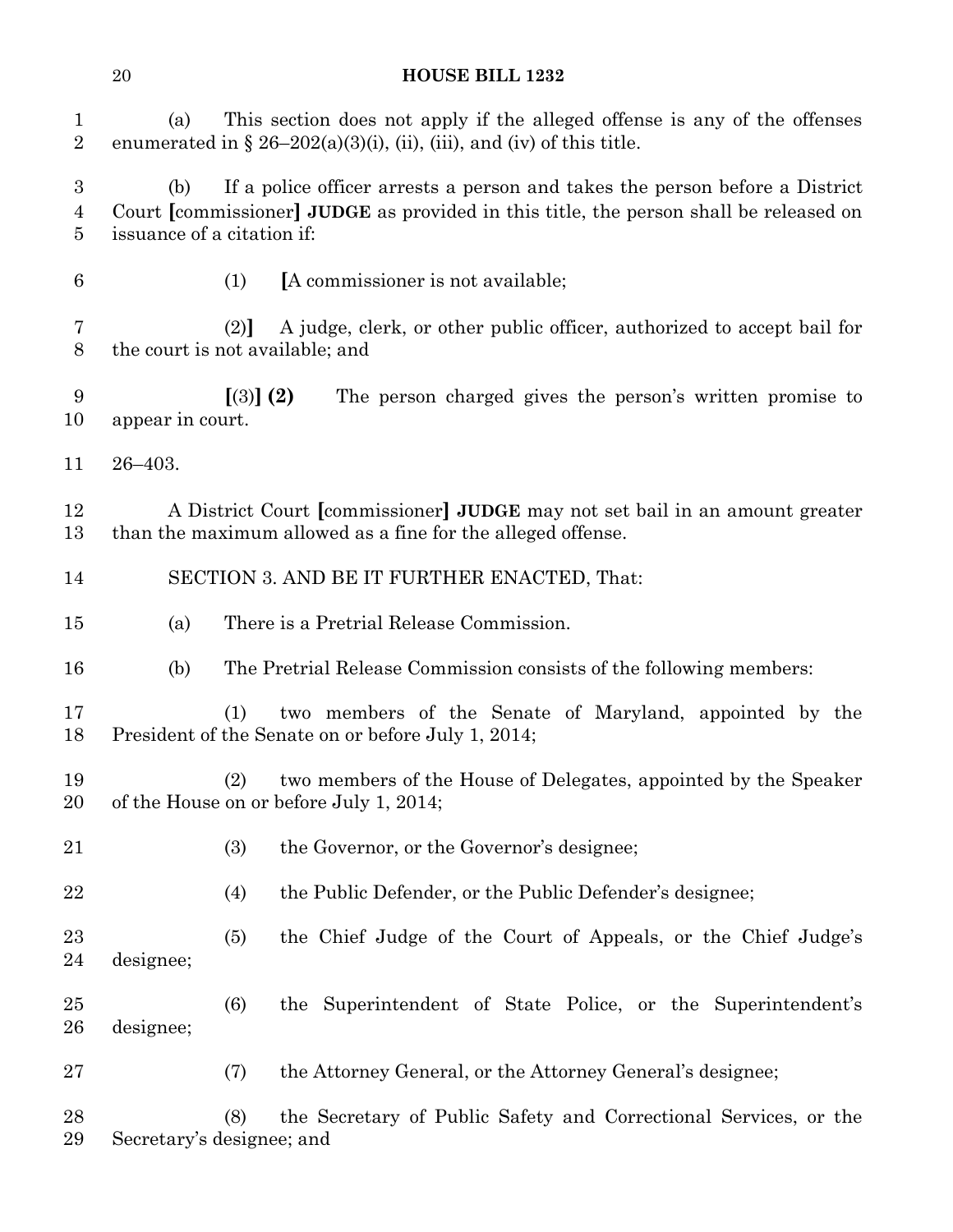(9) the following individuals, appointed by the Governor on or before July 1, 2014: (i) a representative of the Maryland State's Attorneys' Association; (ii) a representative of the Maryland Chiefs of Police Association, Inc.; (iii) a representative of the Maryland Sheriffs' Association; (iv) a representative of the Maryland Correctional Administrators Association; and (v) a representative of the Pretrial Justice Institute. (c) The Pretrial Release Commission shall elect a chair from among its members. (d) A member of the Pretrial Release Commission: (1) may not receive compensation for serving as a member of the Commission; but (2) is entitled to reimbursement for expenses under the Standard State Travel Regulations, as provided in the State budget. (e) The Governor's Office of Crime Control and Prevention shall provide staff for the Pretrial Release Commission. (f) On or before September 1, 2014, the Pretrial Release Commission shall recommend to the Secretary of Public Safety and Correctional Services for adoption by regulation a pretrial risk assessment tool for use in making an administrative pretrial release determination. (g) The pretrial risk assessment tool shall: (1) be objective, standardized across the State, evidence–based, and validated; (2) include an assessment of an arrested person's risk of: 28 (i) committing a new offense while on pretrial release; 29 (ii) not appearing for trial; and (iii) committing a future violent act; and